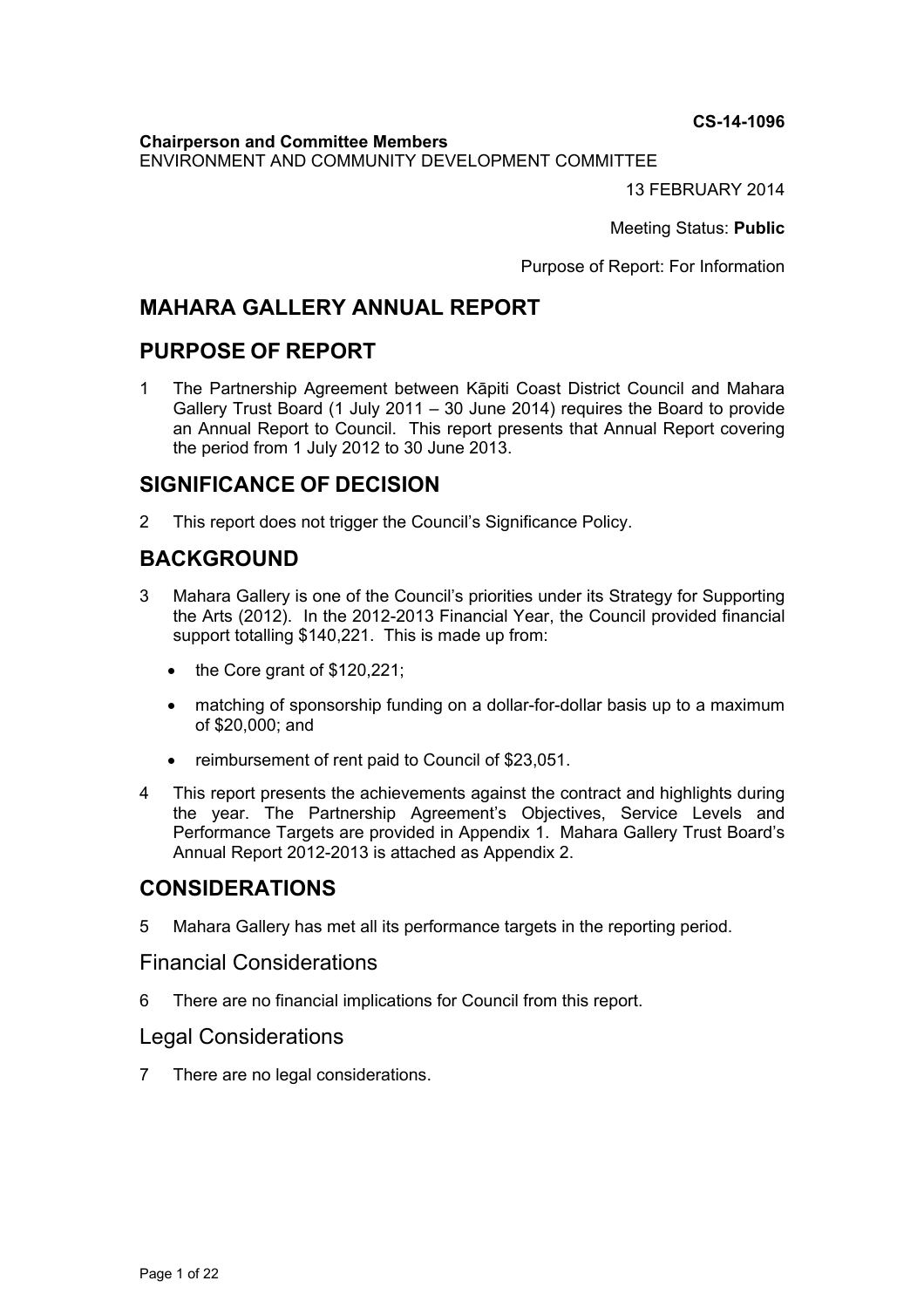## Delegation

8 The Environment and Community Development Committee has delegated authority to consider this matter. Reference Part B.1, 7.8 of the Governance Structure and Delegations which reads:

*Authority to receive and approve (as required) annual reports, budgets and plans from organisations funded by the Council through grants funding and contracts for services.* 

## **Consultation**

9 There are no consultation requirements for this report.

## Policy Implications

10 There are no policy implications arising from this report.

## Tāngata Whenua Considerations

11 The Partnership Agreement requires Mahara Gallery to reflect the bicultural commitment of the Council through specific targets and service levels. This requirement has been met.

## Publicity Considerations

12 There is potential for a positive media story based on the success of the Mahara Gallery, as the District's Public Gallery, in all its service areas. This could form the basis for other stories highlighting progress on the Council's priorities in supporting the arts, and Council's support for the Field Collection remaining in the Kāpiti Coast at Mahara Gallery.

## **RECOMMENDATIONS**

13 That the Committee receives The Mahara Gallery Trust Board Annual Report 2012-2013, and notes that the Board and Gallery continue to meet the Council's performance targets.

Report prepared by: **Approved for submission by:**  $\blacksquare$ 

Catherine Scollay **Tamsin Evans** 

#### **Arts & Museums Development Officer Group Manager, Community Services ATTACHMENTS:**

Appendix 1: Partnership Agreement between Kāpiti Coast District Council and Mahara Gallery Trust Board (1 July 2011 – 30 June 2014), Council Objectives, Services and Performance Targets

Appendix 2: Mahara Gallery Trust Board Annual Report 2012-2013

Appendix 3: Mahara Gallery Audited Accounts 2012-2013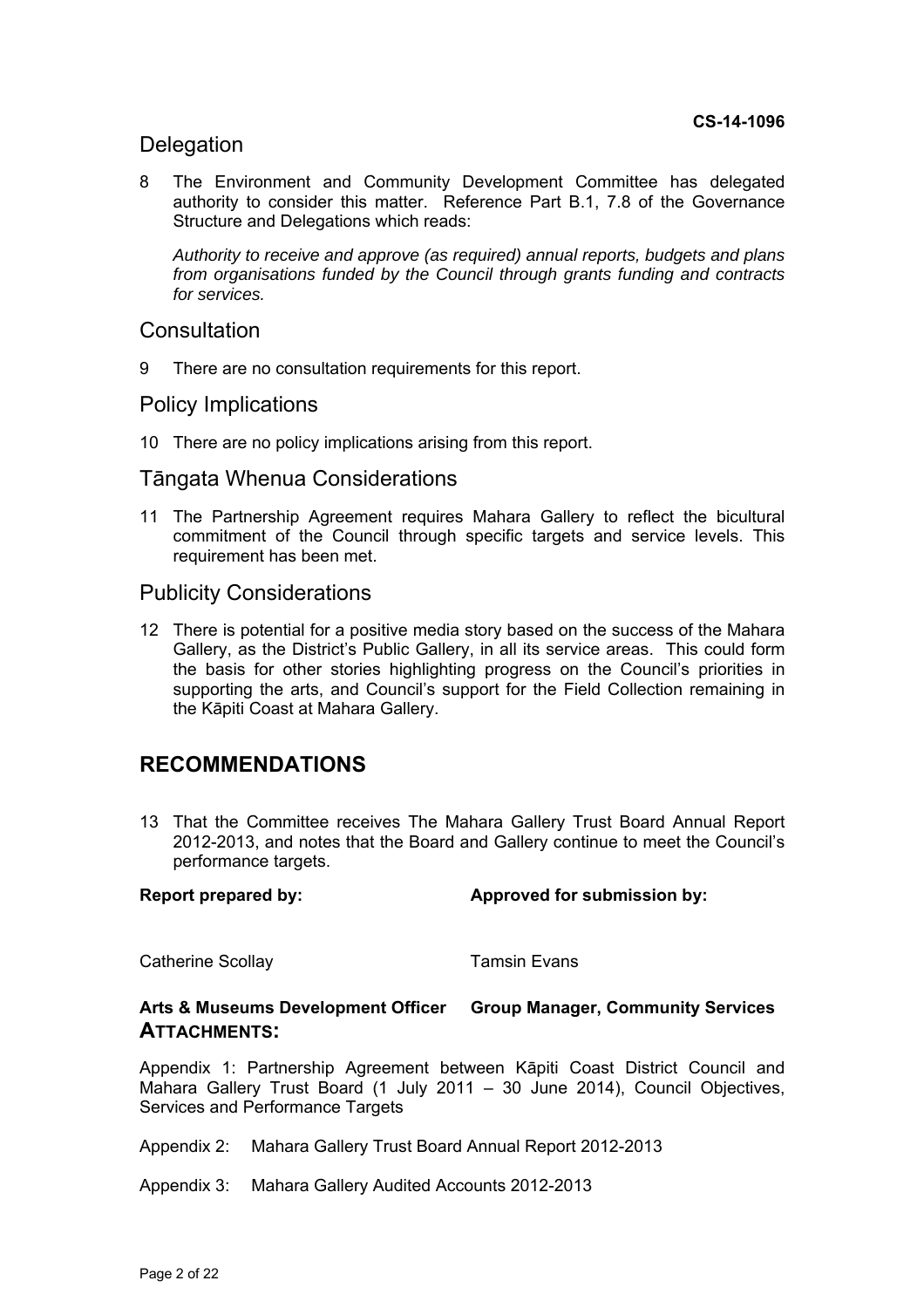Partnership Agreement between Kāpiti Coast District Council and Mahara Gallery Trust Board (1 July 2011 – 30 June 2014)

## **Council Objectives, Services and Performance Targets**

| 1. Council Objective: | Develop and foster the practice and appreciation of arts<br>and cultural heritage on the Kāpiti Coast, through a<br>diverse programme                                      |
|-----------------------|----------------------------------------------------------------------------------------------------------------------------------------------------------------------------|
| Service:              | Present an annual exhibition programme that reflects<br>the diversity of Kāpiti's arts community and that allows<br>local artists' work to be seen in a national context.  |
| Targets:              | At least six exhibitions per year that balance local<br>content with relevant material from further afield.                                                                |
| 2. Council Objective: | Reflect bicultural commitment of the Council                                                                                                                               |
| Service:              | Translate bicultural principles into productive<br>partnerships with local lwi.                                                                                            |
| Targets:              | At least one bicultural based exhibition annually.                                                                                                                         |
|                       | Enhance the relationship between Mahara and the Art<br>and Design Faculty of Te Wananga o Raukawa and<br>other groups through continuing joint projects and<br>exhibitions |
|                       |                                                                                                                                                                            |
| 3. Council Objective: | Develop local identity and profile through the arts and<br>cultural programme                                                                                              |
| Service:              | Encourage cultural tourism.                                                                                                                                                |
| Targets:              | Work with the Wellington Regions' arts community to<br>build local profile and visitor numbers.                                                                            |
|                       | Be an active participant in the biannual NZ International<br>Festival of the Arts Official Programme.                                                                      |
|                       | Market Mahara Gallery's programme effectively in the<br>greater Wellington area.                                                                                           |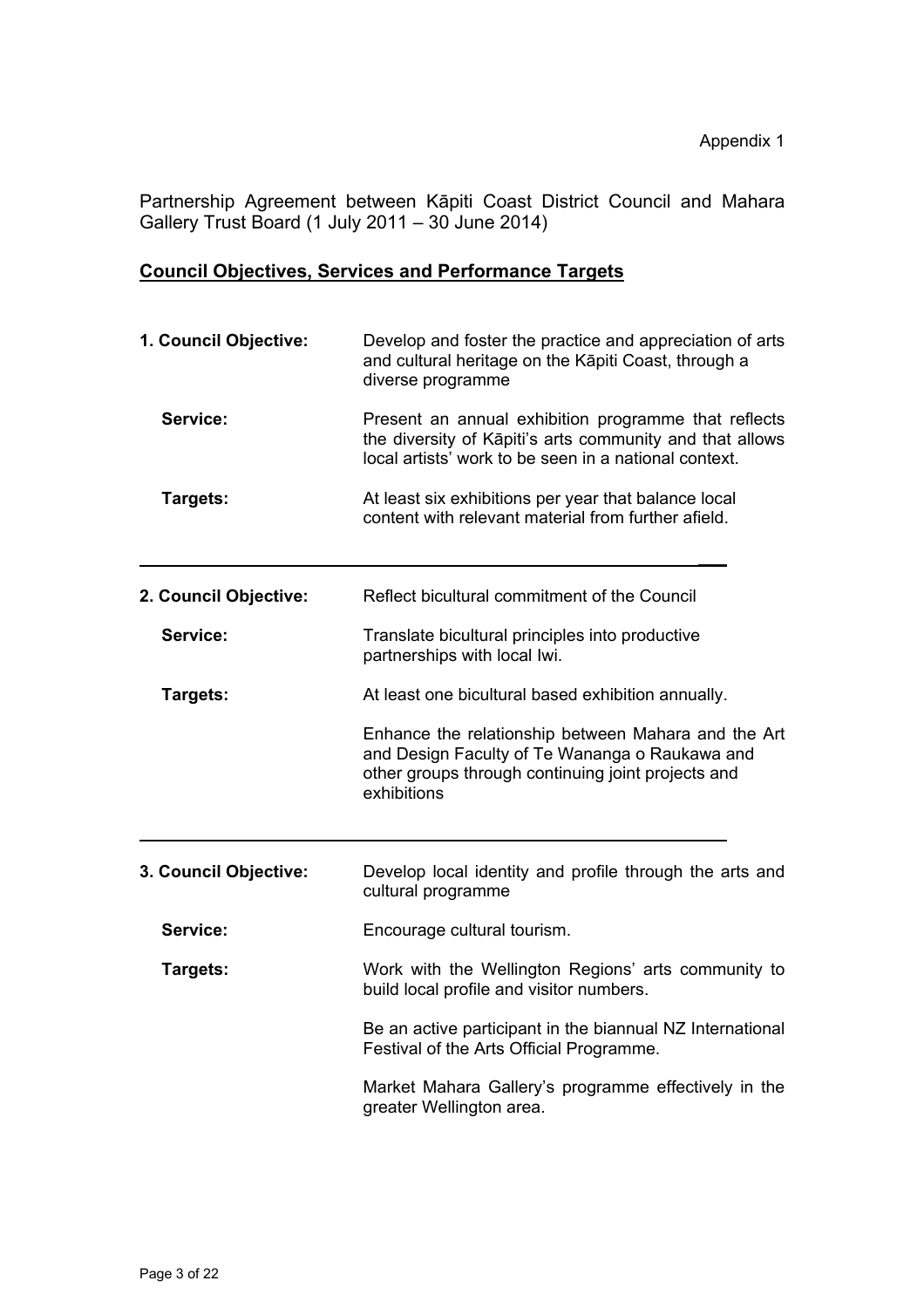Appendix 1

| 4. Council Objective: | Support the development of an Arts Strategy for Kapiti                                                                                                                                                                     |
|-----------------------|----------------------------------------------------------------------------------------------------------------------------------------------------------------------------------------------------------------------------|
| Service:              | Provide professional advice to Council on arts strategy<br>and implementation of cultural tourism initiatives.                                                                                                             |
| Targets:              | Take part in meetings, discussions, research and<br>feedback.                                                                                                                                                              |
| 5. Council Objective: | Promote and encourage participation and achievement<br>in all artistic forms of endeavour for the greater benefit<br>of Kāpiti                                                                                             |
| Service:              | Showcase and reward achievement and excellence in<br>the arts in Kāpiti                                                                                                                                                    |
| Targets:              | Explore opportunities and partnerships to develop a<br>youth based project or exhibition.                                                                                                                                  |
|                       | Work with the Council to identify the most appropriate<br>means of rewarding achievement and excellence in the<br>arts in Kāpiti (including reviewing the effectiveness and<br>viability of the annual Mahara Arts Awards. |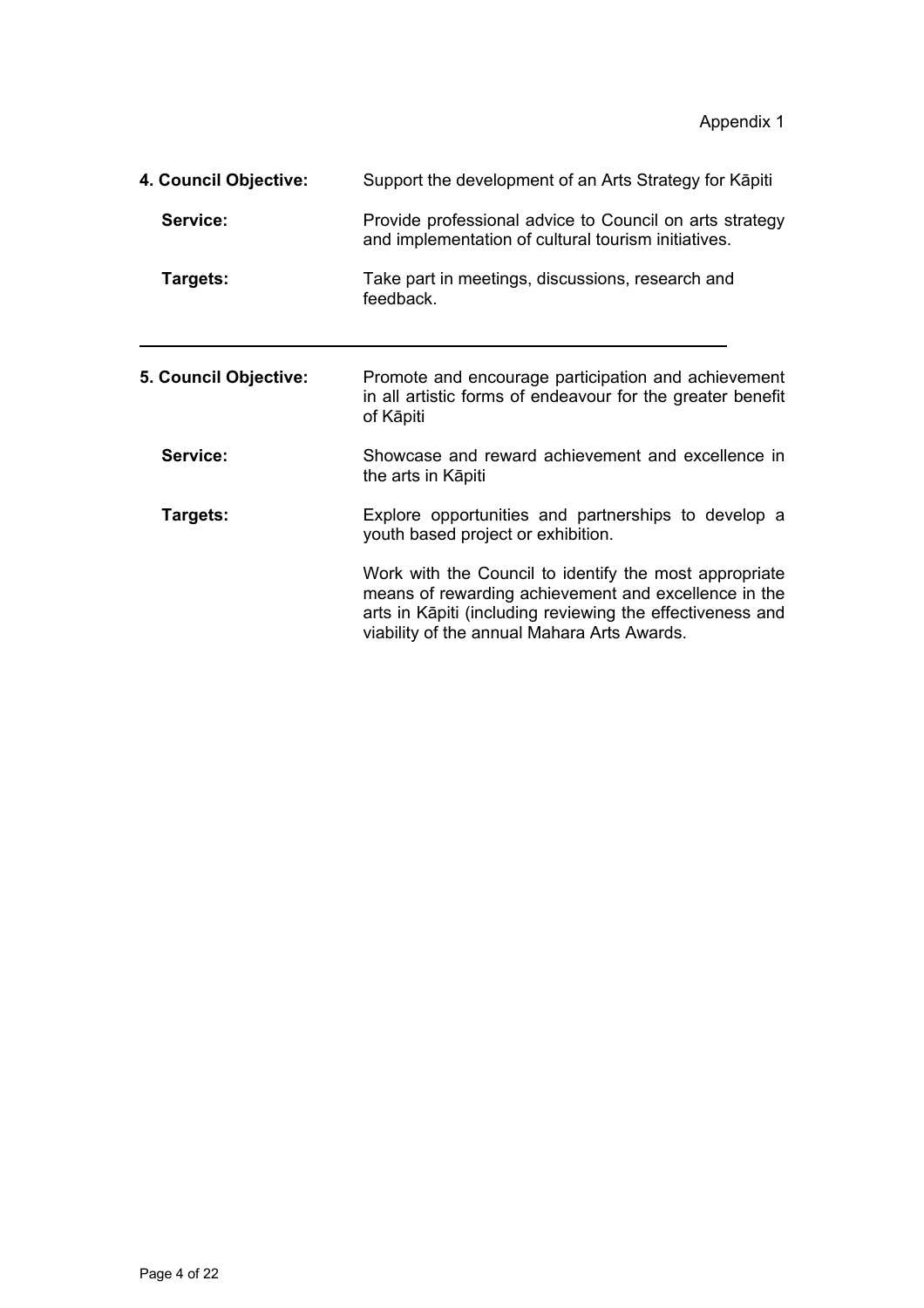## **MAHARA GALLERY TRUST BOARD**

#### **ANNUAL REPORT 2012-2013**

#### **Introduction from Mahara Board Chair**

The past year has been an extremely productive and busy year for the Mahara Gallery. The combination of delivering a high quality exhibition programme together with working toward the major redevelopment continues to place big demands on our small and dedicated team of professional staff and volunteers.

In October 2012 the Board passed its strategic plan for the period 2012-2015 which includes four key priorities:

- 1. Attract funding, complete the planning, and secure ongoing community support for the redevelopment of the Mahara gallery and establishment of museumstandard housing for the Field Collection, in partnership with the Kāpiti Coast District Council
- 2. Build the Gallery into an organisation which has robust governance, business infrastructure, and an operating model which supports its growth and vision, its staff and people, and ongoing public and private income and support
- 3. Maintain high quality exhibitions and continue strengthening other delivery strands, in particular education
- 4. Build ongoing community engagement and support among all stakeholders to enable the achievement of priorities 1-3 inclusive

On behalf of the Mahara Gallery Board of Trustees I am extremely grateful to Janet Bayly who continues to lead the Gallery from strength to strength, and has prepared the following Annual Report summarising the significant progress she and the wider team have achieved across all four priorities.

There is much more to be done and the Board is committed to delivering the redevelopment project and ongoing programme of arts for the Kāpiti District.

John Mowbray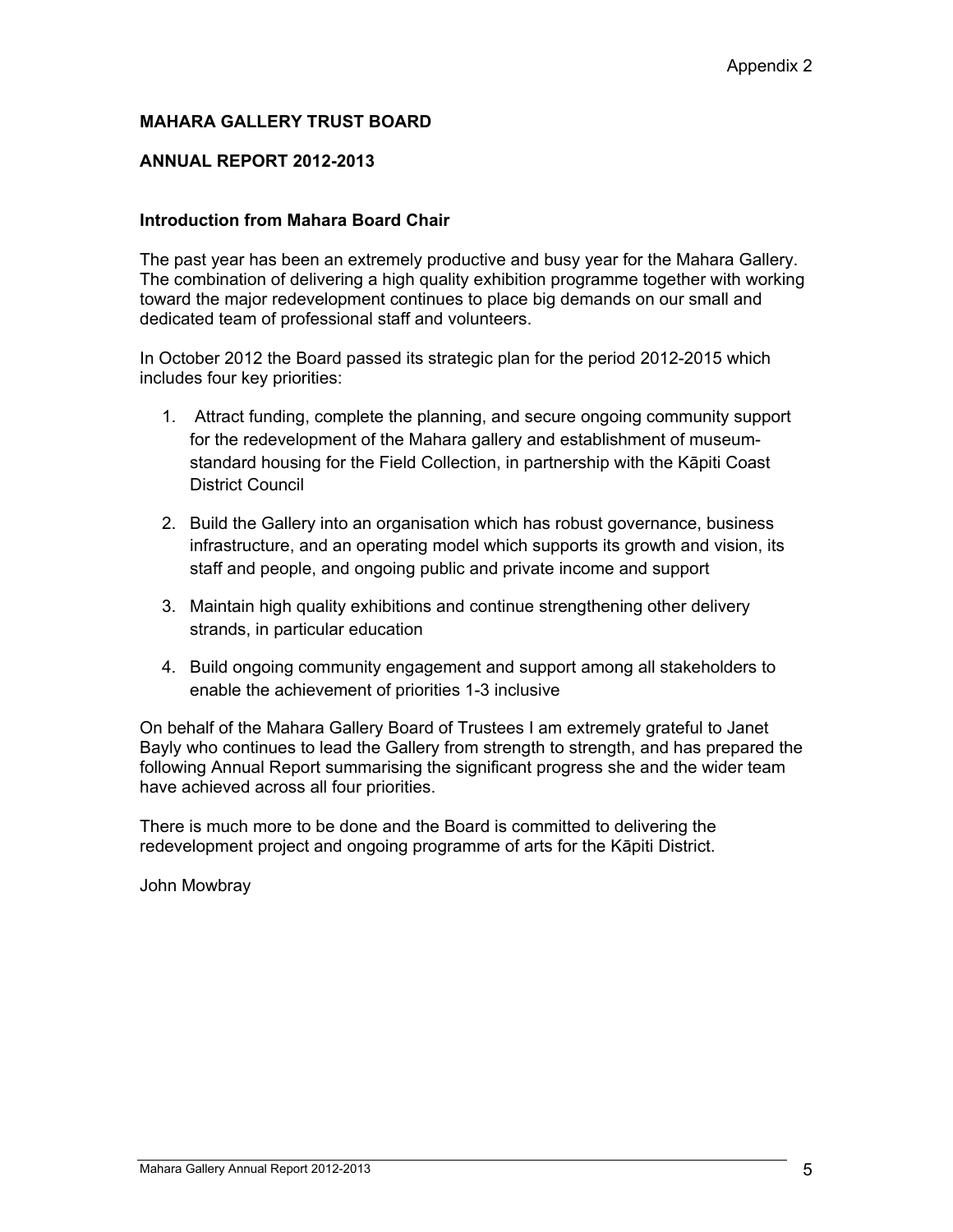## **FOCUS ON FRANCES HODGKINS AND THE FIELD COLLECTION [Strategic Priority 1]**

Our focus on **Frances Hodgkins, the Field Collection** and the **Mahara Gallery Redevelopment** has been a strong focus for the Board, its Fundraising Committee, and the gallery at front of house this year. On April 28, in honour of Frances Hodgkins' birthday, Jenny Rowan hosted a special Mayoral event for invited potential donors for the Mahara Gallery redevelopment, and discussions with various individuals and trusts have continued from there. To date we have raised over \$600,000. Since then we have also been mounting small shows in Mahara selected from the Field Collection to increase awareness of the collection, the importance of retaining it in Waikanae, and the gallery's redevelopment project.

These shows were also designed to whet visitors' appetite for 2014, when the entire Field collection will be shown here in *Frances Hodgkins in Kapiti* as part of the NZ International Arts Festival. We received a Lottery Grant of \$18,800 to deliver a Feasibility Study on the proposed redevelopment, which has been undertaken by independent museum consultant **Richard Arlidge**, and will form an important supporting component of our pending application for a Lottery Grant for the building redevelopment.

Publicity for the **NZ International Arts Festival** multiplies the audience Mahara traditionally reaches to over 350,000 people nationally and internationally and we anticipate this show will draw strong attendances. It will help us to promote the value of holding the collection here and making it permanently accessible, and an excellent platform for further fundraising opportunities through new merchandising, special events and new sponsorships. Associated events will include award-winning writer and curator **Jill Trevelyan** speaking here for Writers and Readers week, and visits from Te Papa's **Art Lovers Tours** and also **Friends of Te Papa**. We will also be launching a new book for which funding has so far been gained from the Deane Endowment Trust, and more being sought.

## **LOCAL, NATIONAL, INTERNATIONAL ARTISTS AT MAHARA [Strategic priority 3]**

Alongside its ongoing commitment to supporting and celebrating our local creative community, there was a national reach and international flavour to many of the exhibitions and public programmes at Mahara Gallery this past year.

#### *60 Years 60 Pots*

Mahara's major survey exhibition, *Mirek Smíšek, 60 Years 60 Pots* finished its national tour of 14 venues in Wellington at the NZ Academy of Fine Arts, where it drew 5,304 visitors. Both a Kāpiti and national treasure, **Mirek Smíšek** (OBE) passed away on May 19, but was able to relish the well deserved accolades for his exhibition at this final venue.

This was a fitting conclusion to another successful year of an exhibition programme drawing more than 14,000 visitors to Waikanae. This included a strong public programme component which attracted over 2,500 people of all ages.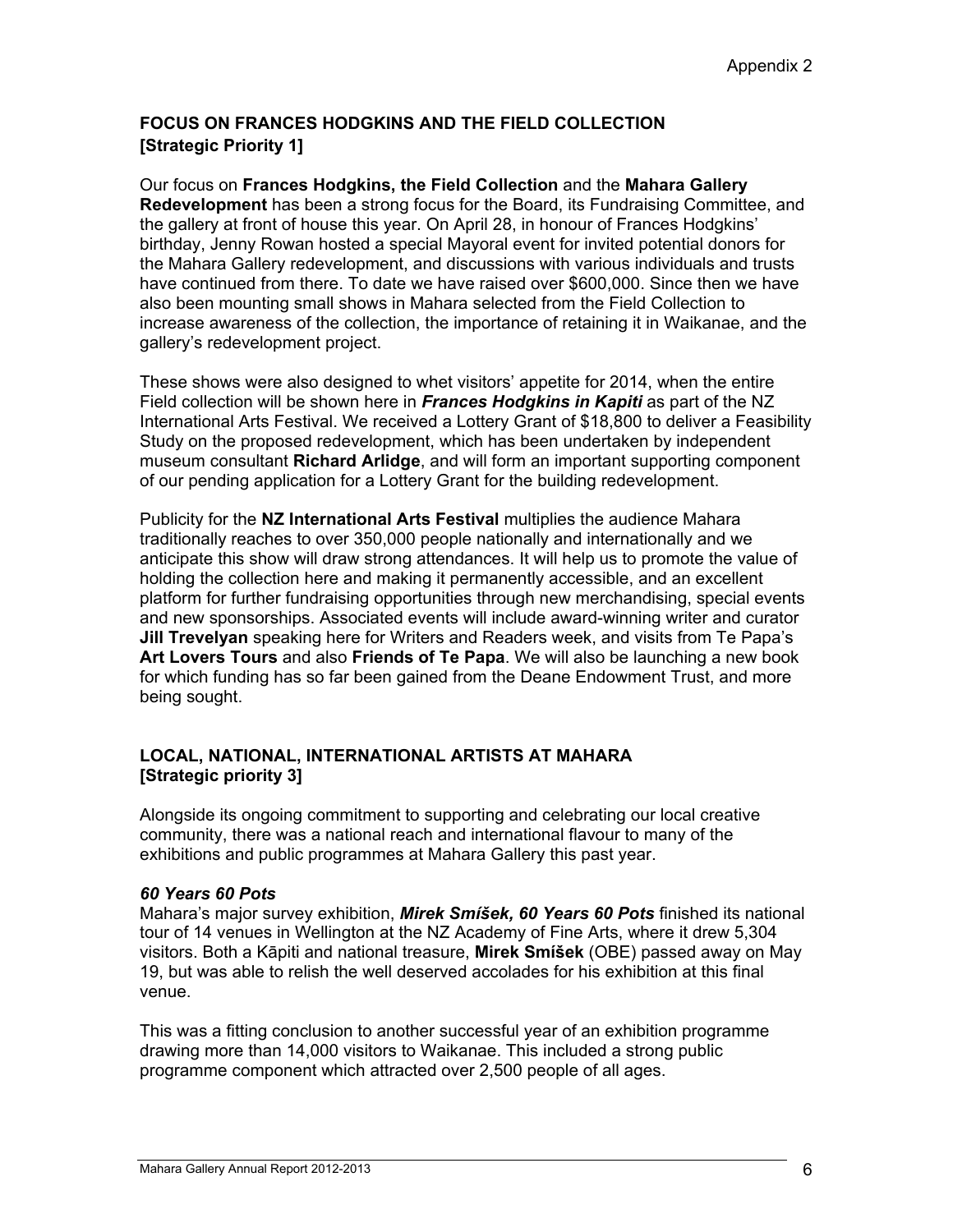*Propaganda Posters from the WB Sutch Collection* drew an animated crowd averaging 50+ people every Friday lunchtime from 15 February – 22 March for wideranging discussions on matters of importance to the whole community from health, youth and older age-issues, to education, transport and the environment. These were led by a panel of six local and national speakers and thought-leaders who were extremely well received.

The response to this series clearly demonstrated that public galleries are about more than just pretty pictures, but engage with relevant issues in their community. They showed a thirst for a wider intellectual engagement with ideas in the public arena.

Our participation in the **Museums Aotearoa National Visitor Survey 2012** demonstrated again that our visitors report a very high satisfaction rate. Mahara Gallery's links with the greater Wellington region continue to grow as we consolidate our presence as a regional district gallery. Visitors often reach us by train from across Wellington, the Hutt Valley and even the Wairarapa.

Regional visitors travel especially to see our shows of artists with national and international reputations, including *Strive Towards your Destiny 111* (July-August), *Naked Light: recent photograms and other camera-less photographs* (October-November), and *Don Driver* (December-January) supported by Hamish McKay Gallery. We also enjoyed hosting smaller New SPACE shows by Sicilian artist **Salvatore Passarella** and Romanian artist **Cristina Silaghi**.

A highlight of *Naked Light* was a well-attended gallery floor-talk with internationally renowned photography historian, curator and writer **Dr Geoffrey Batchen**, with **Paul McNamara** of McNamara Gallery Photography, who developed the exhibition.

The *Don Driver* exhibition, featuring several key works from this major national artist who passed away the year before, was extended by a beautifully designed catalogue funded by a grant from the Deane Endowment Trust. It was paralleled by a smaller in-house curated show *Natural World* which included three local high calibre artists, **Michelle Backhouse**, **Karen Adams** and **Hilary Relvyn Robson**. Both shows dealt subtly with themes of conservation and sustainability, which were enthusiastically embraced by children using recycled materials to make their own artworks in a **new Children's Artspace** installed for the summer. We had full house for two environmental art workshops for young children given by Victoria University Lecturer in Early Childhood, and environmental artist, **Lisa Terreni**. Free puppet shows by international travelling puppeteer **Anna Bailey** were also very well received by families and adults alike.

59 local artists were celebrated in *Mahara Arts Review* in mid year, which was again well supported by over 3,000 visitors and local business sponsors, as well as **Creative Communities Kāpiti**. The youngest artist to receive an Award was14 year old **Ollie Cox** from Paraparaumu College, and the oldest was octogenarian **Roger Hart**, a revered illustrator and design lecturer in the 1960s-80s.

The show was co-selected by new Director of the Dowse Art Museum, **Courtney Johnson**, and curator and gallerist **Paul Rayner**. Local and connected artists, including **Greg Chaston, Ashley Carr, Midnight Collective, Jonathan Cameron, Karoline Spitaler, Bridget Reweti** and **Frances Krsinich** also had well received solo shows and installations, for which our smaller New SPACE galleries is in constant demand.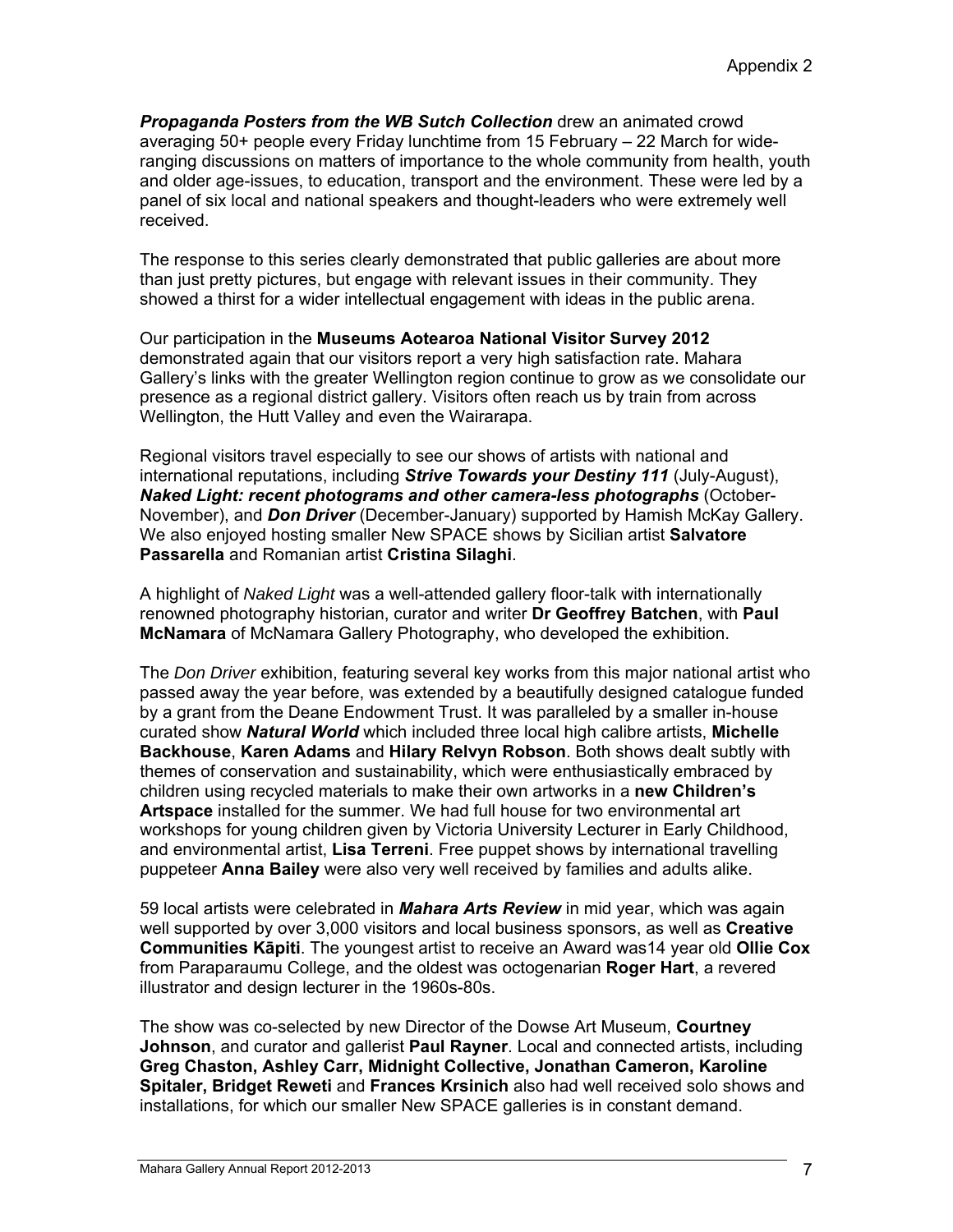## **Strengthening our education programmes**

Continuing the themes of growing our local through to international connections, and growing our partnerships and friendships, Mahara Gallery's limited ability to deliver education programmes, with a staff of only two, has been greatly enhanced by the generous support of UK-based New Zealander with a local connection, **Dr. Robin Philipp**.

Following the successful pilot education, exhibition and book project *Native Habitats, Waikanae Children's Creations* launched in May 2012, we were offered a renewed partnership with the **Philipp Family Foundation** and **Nga Manu Nature Reserve** for 2012-13, for which funding support was doubled. *Native Habitats* featured in Robin Philipp's Report to the Royal Society of Public Health, London, "Arts, Health and Wellbeing Beyond the Millennium", May 2013, see www.RSPH.org.uk/artsandhealth as an exemplar of the benefits to community health and wellbeing of an active engagement with the visual arts and poetry, linked to and connected with environmental awareness and experiences.

Planning with schools through the first half of 2013, supported by Nga Manu manager **Bruce Benseman** and volunteer **Barb Nixon-McKay**, led to 224 students from six schools north of Mahara, including two kura kaupapa Māori, coming to us in June 2013. Their fully funded bus trips gave them a rich and varied whole day experience, including water testing, scientific analysis, eel-feeding and lunch at Nga Manu Reserve, then an absorbing art and poetry experience exploring their own creativity amongst the exhibitions at Mahara.

This was followed up in July-August back in their classrooms with local visiting artists. This developmental work culminated in the second exhibition *Wai Ora, Water Life* launched in September followed by the book launched in November 2013.

## **GROWING OUR PARTNERSHIPS and PEOPLE [Strategic Priority 4]**

Connecting with iwi and Māori continues to grow our bicultural partnership and enhance our role as the district gallery. **Queenie Rikihana-Hyland** rejoined the Mahara Trust Board after a two-year absence due to other work commitments, and represents the ART Confederation of three local iwi. We were also joined by **Fiona Morris** who brings a strong background in communications, tourism, and the public service, and farewelled **Eion Abernethy** with thanks for his valued input to the Board over the past three years, and **Janet Secker** who worked hard on fundraising efforts and as board secretary.

In August-September we hosted *Toi Tū, Toi Matanui, Toi te Kupu***:** *Art Standing Proudly, Art Out in the Open* featuring weaving and carving by students, tutors and associated artists of Toi Whakarākai, the Design and Art School of Te Wānanga o Raukawa, based in Ōtaki. Running concurrently with *Kahu Ora Living Cloaks* at Te Papa, we benefited from extra visitors travelling to see each show. Visitors loved seeing the weavers and carvers working in our gallery. Mayor Jenny Rowan strongly recommended it: 'This is a lovely exhibition showing work from nationally acclaimed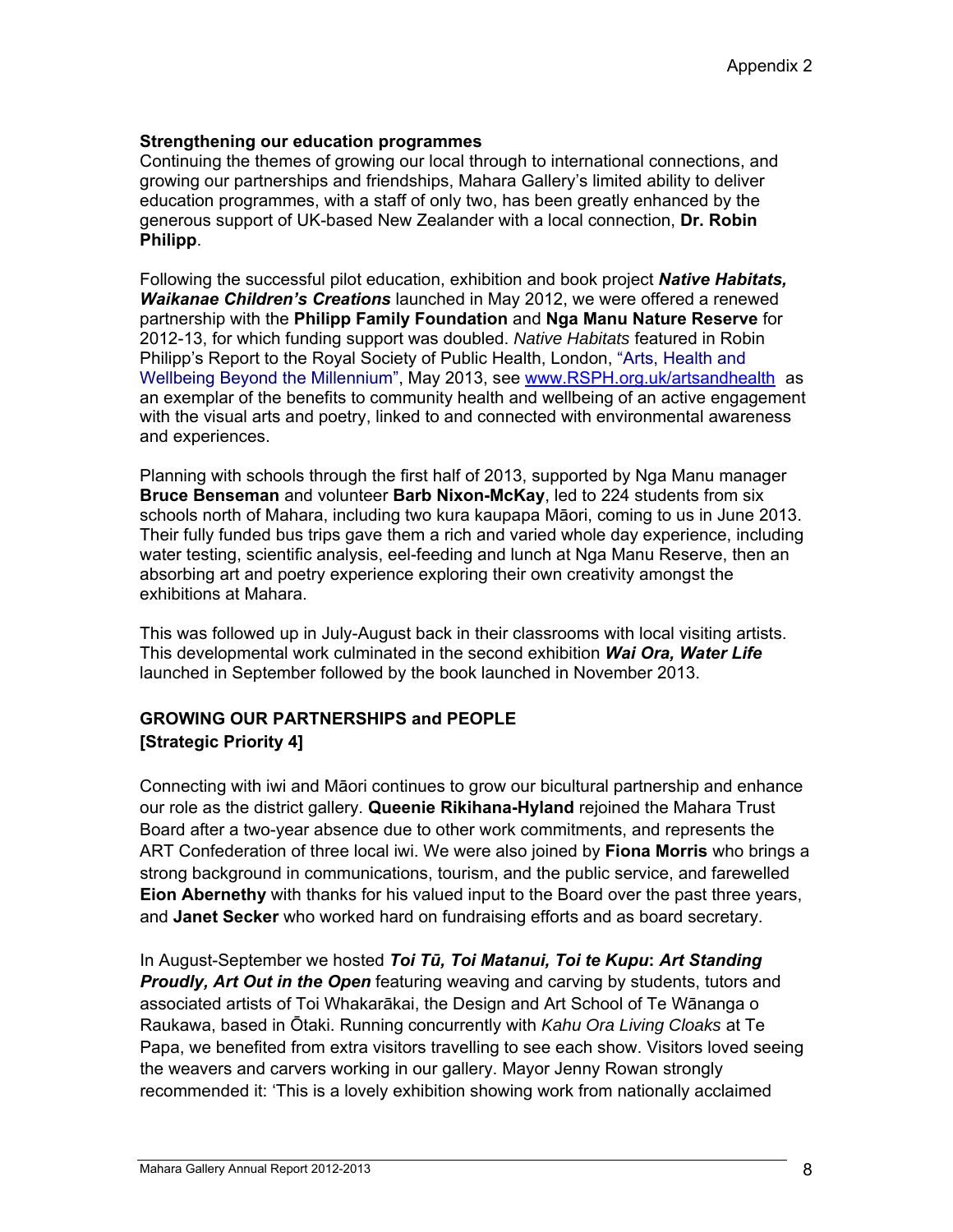weavers like Sonia Snowden, Elaine Bevan, Pip Devonshire and Diane Prince as well as a host of talented others'.

Our Friends of Mahara enjoyed its third year of consolidation, with new convenor **Jan Nimmo** at the helm, building on the great establishment work of retiring board member **Judy Turner**. The Friends had four successful events and assisted with fundraising efforts. We are partnering with **Te Papa Tongarewa** and other regional museums for a district-wide Matariki Festival in 2014, and growing our links with the **Friends of Te Papa** for shared visits to exhibitions. We warmly acknowledge the ongoing moral, practical and financial support of our Friends and volunteers, which includes many community stalwarts such as **Anna Upton**, who in August was given her second Kāpiti Coast District Community Service Award in 20 years.

## **ACKNOWLEDGING OUR SUPPORTERS**

I wish to especially acknowledge the exceptional work, energy and design expertise of the gallery administrator **Jasmine Bailey**, who left Mahara Gallery in April. She was a highly valued and central figure in the Mahara team and made outstanding professional and creative contributions across most aspects of the gallery's programme over the past five years. She helped us to deliver ongoing high levels of activity and standards of production, which enabled Mahara to further grow its reputation as a small gallery that 'punches above its weight'. In particular she designed six beautiful books which represent Mahara very well to wider national and international audiences.

I also wish to especially acknowledge the ongoing and generous support of the **Deane Endowment Trust** and the **Philipp Family Foundation**, who have enabled us to produce these books, which extend our exhibitions in many ways. We are also grateful to **Creative Communities Kāpiti** whose grants assist us to produce the next level of necessary support and marketing for our projects, and the many small businesses that also support us.

Finally I would like to acknowledge the generous and ongoing support of the **Field Collection Trust**, who have allowed us continuing and unrestricted access to the Field Collection and associated archive whenever requested. It is an implicit vote of confidence in Mahara Gallery's ability to be the future home of the Field Collection on behalf of Kāpiti district.

## **BUILDING A STRONG ORGANISATION FOR THE FUTURE [Strategic Priority 2]**

The Mahara Gallery Board and staff have continued a programme of building the Gallery's capability for the future.

I attended and contributed to a range of conferences such as the Melbourne Arts Fair and the Museums Aotearoa Conference which are invaluable for maintaining currency in the arts and museum sector.

New administrator Nadene Hunt and the director attended 'Wānanga Taonga, Māori Perspectives on Museums & Heritage' at Hongoeka Marae, Plimmerton, through National Services Te Paerangi, Te Papa, from 6-7 April.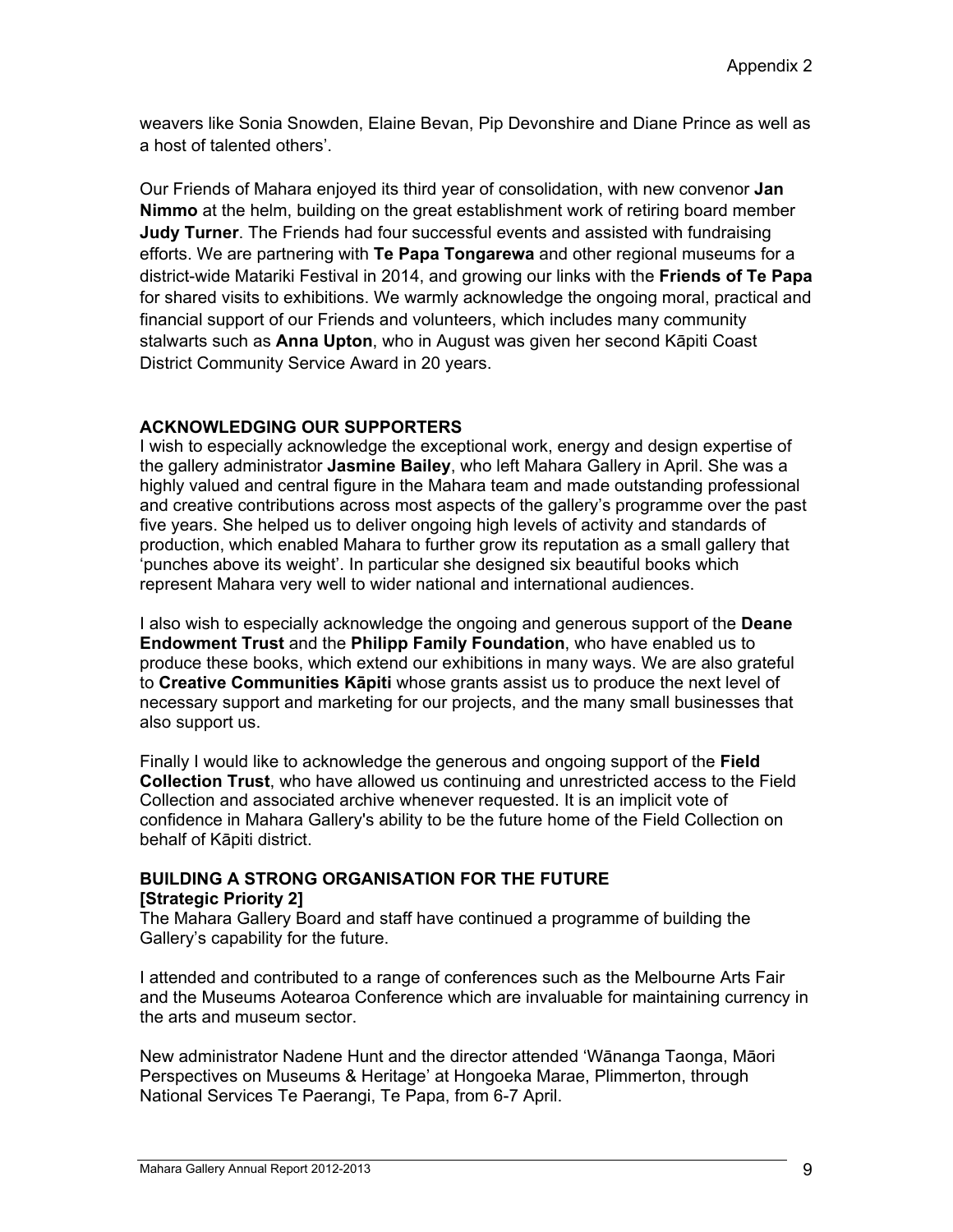Board member Fiona Morris and director attended CNZ's 'Creative Giving' workshops designed for Board members engaged with major fundraising projects, on April 16.

Mahara Gallery participated in the 3rd Museums Aotearoa supported Strategic Pay Survey, organised for the national museum sector by Museums Aotearoa, of which we are a member, and subscribe to its Code of Ethics (2003).

A programme of policy development is underway, with a Collections policy relevant to the Field Collection passed by the Board in November 2012.

The following policies are either completed or under development: Acquisitions and Deaccessioning; Collection storage, Conservation, Loans and FCT liabilities, Exhibitions and Education, Research, Publication, Child Friendly Policy, Volunteer Policy, Relationships Iwi, Visitor Experience, Data Protection and Privacy Act Compliance, Governance – Delegations and roles, Conflicts of Interest, Investments, Building Security, Sustainability Policy, Human Resources, Training, Health & Safety, Brand – use of name.

#### **Kāpiti Coast District Council – our community partner**

We are very grateful for Kāpiti Coast District Council's continuing investment in and support of Mahara Gallery, in a time of considerable economic uncertainty. The redevelopment project, to which Council has committed to funding one third of the cost, will enrich and strengthen the cultural identity of Kāpiti and contribute to economic growth and development across the district.

Building on the gift of the Field Collection to the district, the redeveloped gallery will provide an exciting and iconic cultural destination and grow the events calendar for visitors from across the greater Wellington region.

We look forward to achieving this exceptional project for Kāpiti over the next three years, and strengthening our ongoing Partnership with Council.

Janet Bayly **Director**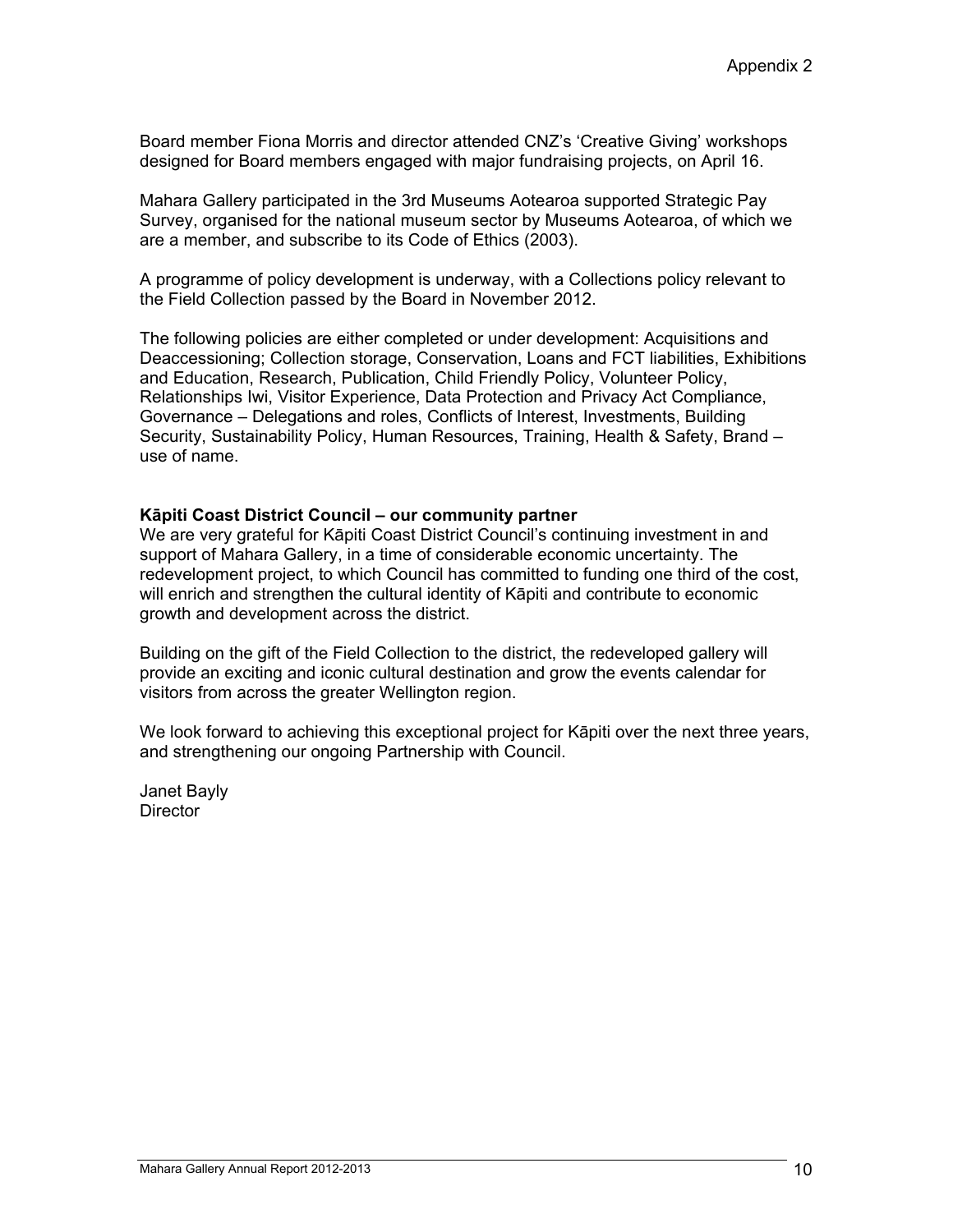**The following report is aligned to the Council objectives, services, and performance targets as set out in the Partnership Agreement 2011/2014** 

| Council objective: Develop and foster the practice and appreciation of the<br>1. |                                                                                                                                                                                    |  |
|----------------------------------------------------------------------------------|------------------------------------------------------------------------------------------------------------------------------------------------------------------------------------|--|
| arts and cultural heritage on the Kāpiti Coast, through a diverse programme.     |                                                                                                                                                                                    |  |
|                                                                                  | Service: Present an annual exhibition programme that reflects the diversity of Kāpiti's<br>arts community and that allows local artists' work to be seen in a national<br>context. |  |
| Target:                                                                          | At least six exhibitions per year that balance local content with relevant<br>material from further afield.                                                                        |  |

The following exhibitions have been staged during the report period:

## *Strive Towards Your Destiny III***: Irene Ferguson, Arie Hellendoorn & Douglas Stichbury**

8 July – 17 August 2012 New SPACE *Salvatore Passarella: Il Seminatore Dal grano al pane and Cristina Silaghi: travels and findings*  8 July – 17 August 2012 Total Attendance: 1,132

## *Toi Tu, Toi Matanui, Toi Te Kupu*

24 August – 14 October 2012 New SPACE *Greg Chaston: Being There, Impressions of New Zealand* 24 August – 14 October 2012 Total Attendance: 2,176

#### *NAKED LIGHT: recent photograms and other camera-less photographs*

In partnership with McNamara Gallery 20 October – 2 December 2012 New SPACE *Frances Krsinich: Coat of Arms Bridget Reweti: 'Excuse me, you're in my shot'*  20 October – 2 December 2012 Total Attendance: 1,206

#### *Don Driver*

In partnership with Hamish McKay Gallery 8 December 2012 – 27 January 2013 New SPACE *Natural World*  8 December 2012 – 27 January 2013 Total Attendance: 2,257

#### *Propaganda Posters collected by WB Sutch*

3 February – 24 March 2013 New SPACE *Ashley Carr: Road of Local Significance*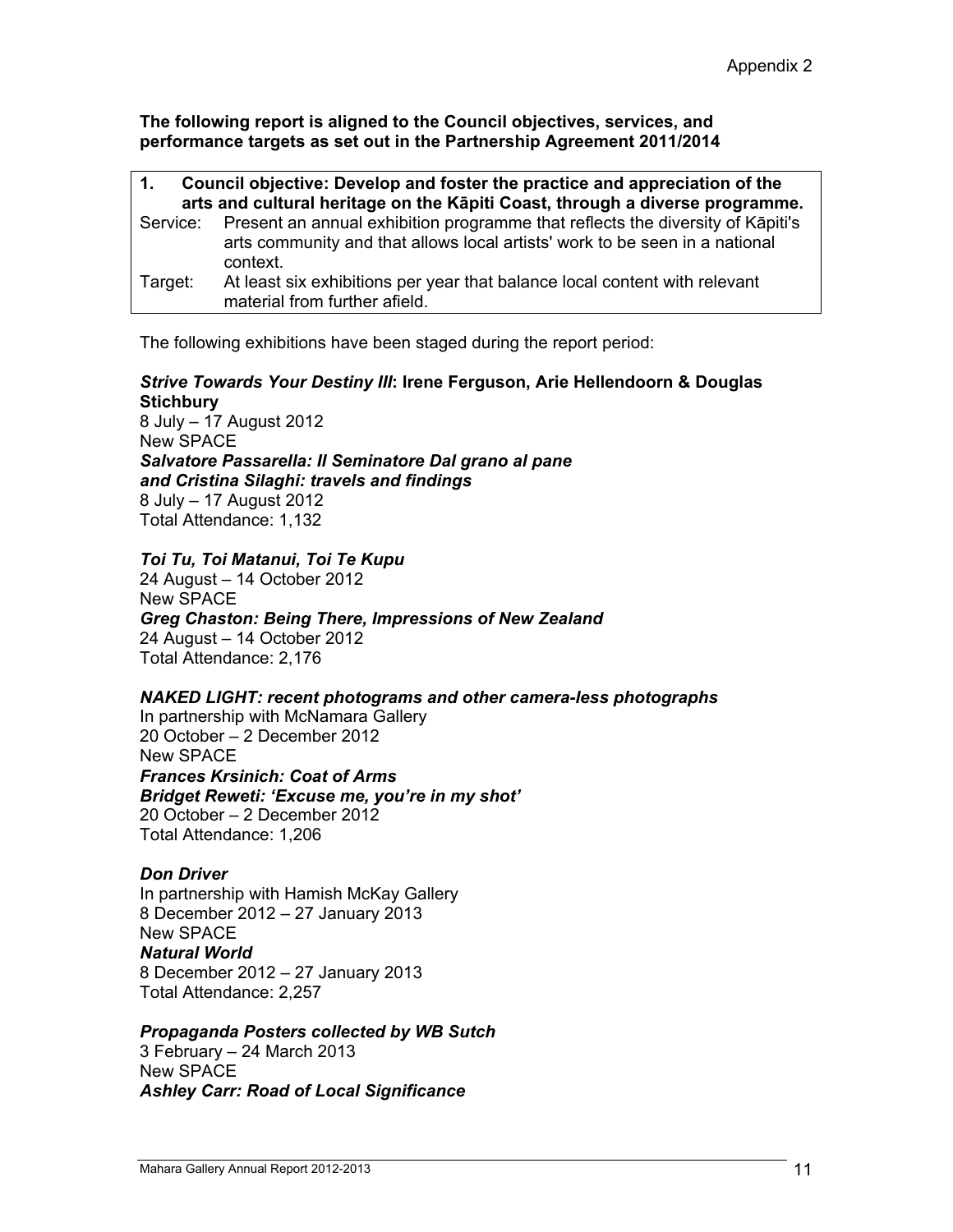**Midnight Collective:** *A Short History of NZ; the death of a coastal wetland*  Total Attendance: 2,395

*Transit of Venus*  **Sally Griffin** & **Paintings by Karoline Spitaler** 30 March – 5 May 2013 New SPACE *Vamp: High Tea Edition*  **Jonathan Cameron**  30 March – 5 May 2013 Total Attendance: 1,791

## *Mahara Arts Review*

**&** *Frances Hodgkins & the Field Collection, Selected Works 1*  11 May – 30 June 2013 Attendance: 3,101

## **Total attendance: 14, 058**

#### **2. Council Objective: Reflect bicultural commitment of Council principles into productive partnerships with local Iwi.**

Service: At least one bicultural based exhibition. Target: Enhance the relationship between Mahara and the Art and Design Faculty of Te Wananga o Raukawa through continuing joint projects and exhibitions

 *Toi Tu, Toi Matanui, Toi Te Kupu* featured students, tutors and associated artists of Te Wananga O Raukawa and ran from 25 August to 13 October.125 people supported the opening and during the show the artists drew a very favourable public response with two public demonstrations of their weaving and carving. The show included top national weavers Sonia Snowden, Elaine Bevan, Pip Devonshire and Diane Prince, and carver Chris Gerretsen.

#### **3. Council objective: Develop local identity and profile through the arts and cultural programme**

Service: Encourage cultural tourism Target: Work with the Wellington Region's arts community to build local profile and visitor numbers.

- More out-of-town visitors are coming here by train on the new line to Waikanae, and looking for 'things to do' in the area. We have two regular sets of Friends who travel to all our events by train from the Hutt Valley and the Wairarapa.
- We now feature regularly in the Dominion Post's bi-weekly Arts column, which gives free editorial.
- Interviews have taken place on a regular basis throughout the year with Coast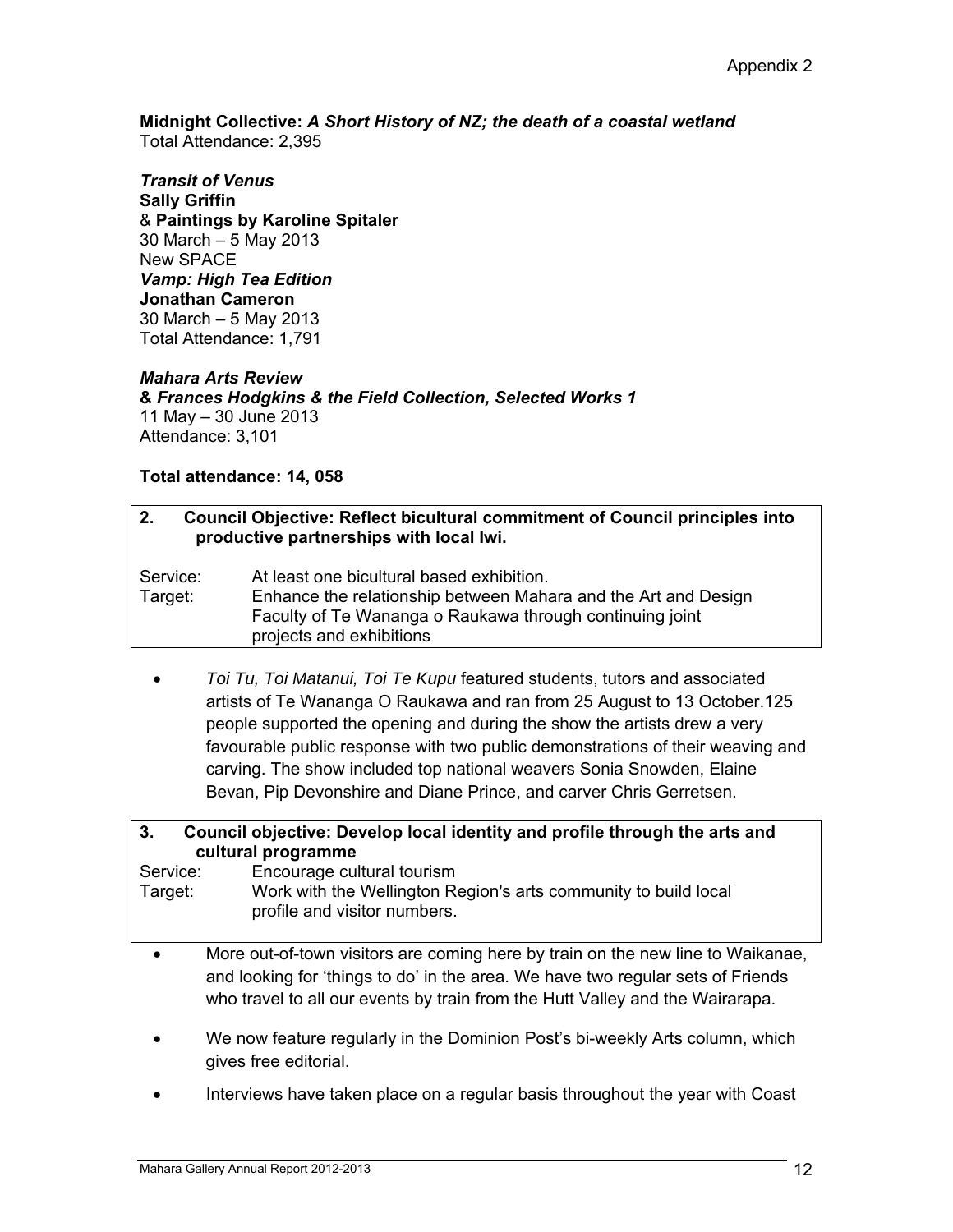Access Radio and Kāpiti's Beach FM 106.3. We are grateful for the strong support that both organizations give us. Local listeners often respond immediately after hearing about an event or show coming up.

- Our first online exhibition *More than a craze* reached national and international audiences and received very strong feedback. The exhibition was shown at the Digital Games Research Association conference, in Utrecht, NL, in September, where co-curator Melanie Swalwell, Media Studies lecturer and researcher based at Flinders University, Adelaide, gave a conference paper <http://www.flinders.edu.au/people/melanie.swalwell>
- We ran a joint ad in the advertised in *Art New Zealand* Spring for *Naked Light*, in partnership with McNamara Photography Gallery
- Robyn Kahukiwa, Mirek Smisek and Frances Hodgkins' catalogues and *The Art of the Garden* book continue to market the Mahara Gallery and Council brand across the greater Wellington region, nationally and internationally. *Native Habitats, Waikanae Children's Creations*, has reached UK and European audiences through Dr Philipp. Orders continue for our books through library suppliers.
- New mailing list subscribers and new Friends continue to come via the website.

Target: Be an active participant in the NZ International Festival of the Arts Official programme.

 Planning for Mahara Gallery's NZ International Arts Festival exhibition, *Frances Hodgkins in Kapiti*, 2014.

Target: Market Mahara Gallery's programme effectively in the greater Wellington area.

- www.maharagallery.org.nz New mailing list subscribers and new Friends continue to come, but the website needs an upgrade to enable links through to a Redevelopment page, for donors, new Friends, and Facebook.
- Our Facebook and Twitter presence has been modestly building up, but depends on spare staff time and volunteer input to be really effective.
- We also had a free profile page on wotzon.com; eventfinder.co.nz; kapiticoastlibraries.govt.nz; creativecoast.co.nz; dayout.co.nz
- Council-sponsored 6 weekly column continues in the *Kapiti Observer*.
- Art Zone, listing 4 times a year, and half page advertising, twice a year.
- ArtNews, 1/3 page colour ad twice a year with 1000 run-ons supplied (DL colour card).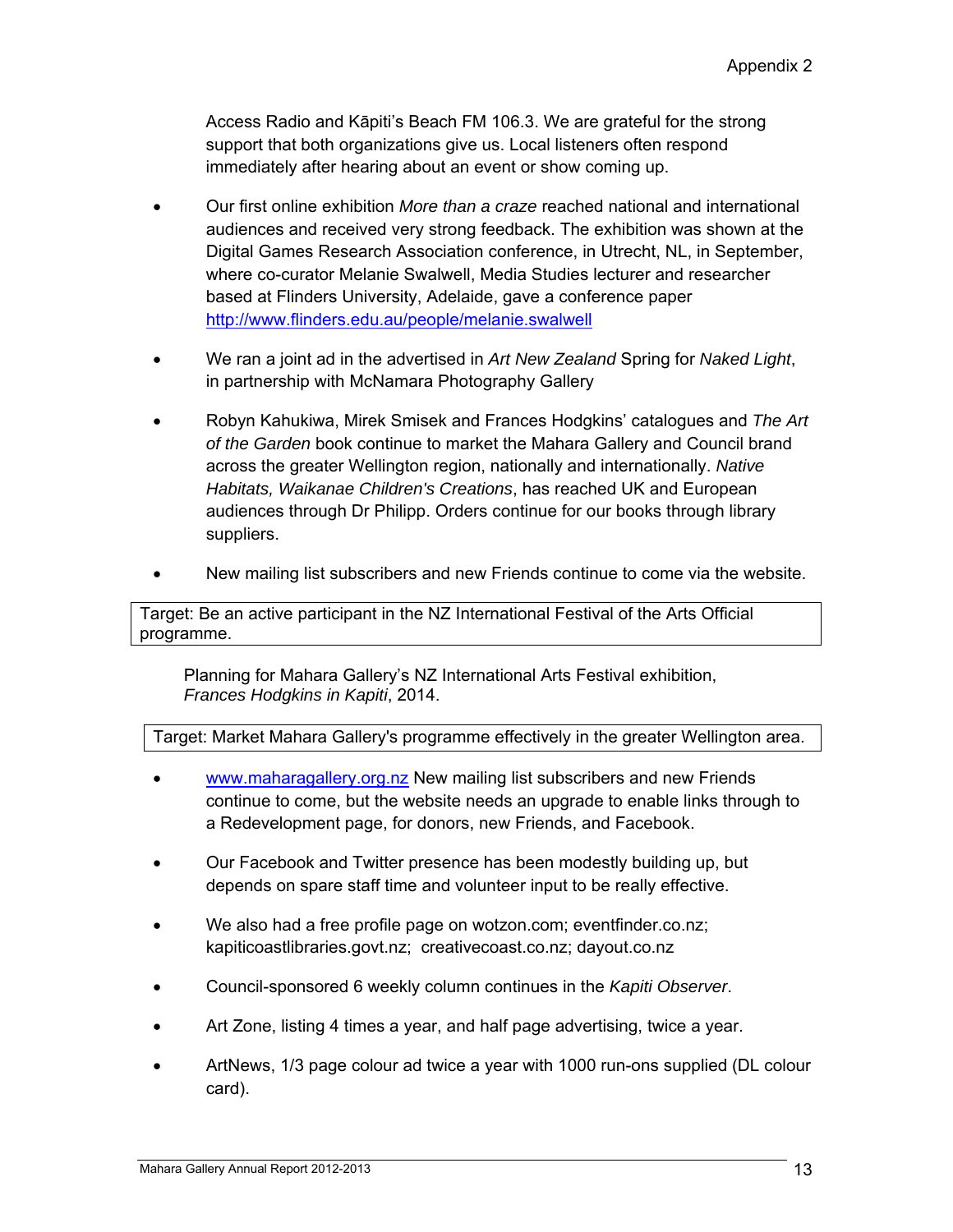| 4.       | Council objective: support the development of an arts strategy for Kapiti |
|----------|---------------------------------------------------------------------------|
| Service: | Provide professional advice to Council on arts strategy and               |
|          | implementation of cultural tourism initiatives                            |
| Target:  | Take part in meetings, discussions, research and feedback.                |

- Director attended the Melbourne Arts Fair from August  $2 5$ , 2012.
- Mahara Gallery provided input into Council's Strategy for the Arts
- Mahara Gallery will contribute to implementation of the draft Public Arts Policy, including selection of panels.
- Director invited as an adviser to the Palmerston North Public Sculpture Trust on their eighth project.
- Mahara Gallery participated in the 3<sup>rd</sup> Museums Aotearoa National Visitor Survev over six days in March.
- New administrator Nadene Hunt and director attended 'Wānanga Taonga, Māori Perspectives on Museums & Heritage' at Hongoeka Marae, Plimmerton, through NSTP, from 6-7 April
- Director attended the Museums Aotearoa Conference in Hamilton from April 10- 12, for which we received a Travel Subsidy grant from National Services Te Paerangi, Te Papa, of \$300
- Board member Fiona Morris and director attended CNZ's 'Creative Giving' workshops designed for Board members engaged with major fundraising projects, on April 16 and May 10.
- Mahara Gallery participated in the 3rd Museums Aotearoa supported Strategic Pay Survey, for the national museum sector organised by Museums Aotearoa, of which we are a member.
- Director visited Dunedin Public Art Gallery to view *Colour and Light*, works by Frances Hodgkins now in the Auckland Art Gallery collection, which relate to the period of the Field Collection. Also visited Physics Room and temporary Christchurch Gallery in High Street.
- Networked with staff of National Library, Te Papa Tongarewa, National Services Te Paerangi, Whitireia Polytechnic, The New Dowse, Pataka Museum of Arts and Cultures, Sarjeant Gallery, Otaki Museum, New Zealand Portrait Gallery, Ministry of Foreign Affairs & Trade, Te Manawa, various dealer galleries, The Suter Gallery, Nelson, Dunedin Public Gallery; Christchurch Art Gallery, Auckland Art Gallery, Hocken Library, Victoria University, Massey University and other public and dealer galleries.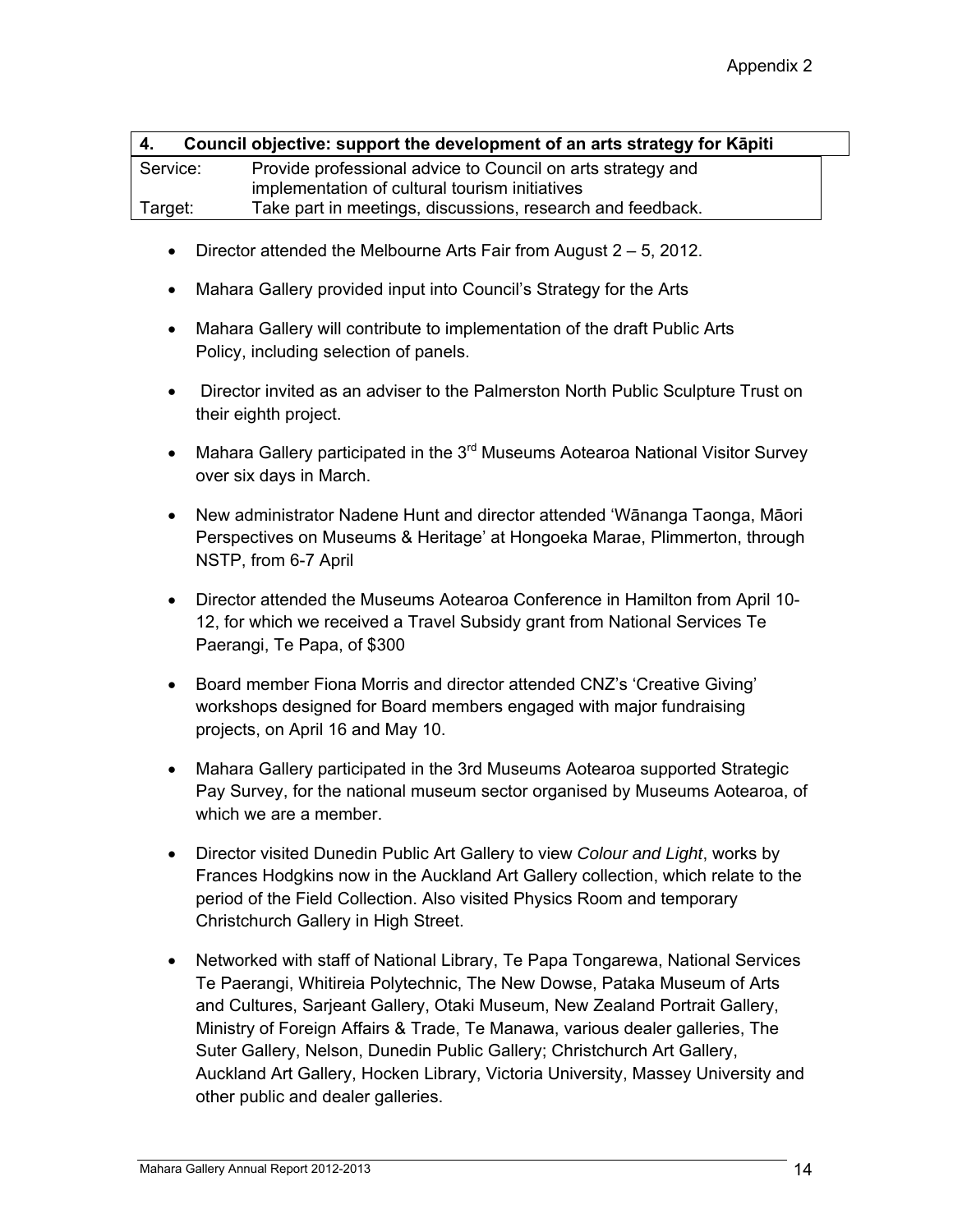| 5.       | Council objective: Promote and encourage participation and achievement in all<br>artistic forms of endeavour for the greater benefit of Kāpiti                                                                     |
|----------|--------------------------------------------------------------------------------------------------------------------------------------------------------------------------------------------------------------------|
| Service: | Showcase and reward achievement and excellence in the arts in Kapiti                                                                                                                                               |
| Target:  | Explore opportunities and partnerships to develop a youth-based project<br>or exhibition                                                                                                                           |
| Target:  | Work with Council to identify the most appropriate means of rewarding<br>achievement and excellence in the arts in Kāpiti (including reviewing the<br>effectiveness and viability of the annual Mahara Arts Awards |
|          |                                                                                                                                                                                                                    |

- *Mahara Arts Review* celebrating and supporting local artists ran again in May/June 2013.
- New SPACE shows featured local artists Frances Krsinich; Bridget Reweti presenting work for her Masters of Māori Visual Arts, from Te Putahi a Toi, Massey University; Ashley Carr and Jonathan Cameron, both recent Massey University Wellington photography graduates and Karoline Spitaler, a Waikanae painter who arrived in New Zealand from her native Austria in1952.
- *Wai Ora, Water Life*, a larger children's art exhibition project, supported by the Philipp Family Foundation, and in partnership with Nga Manu Nature Reserve, was developed through 2012 – 2013, with six primary schools from Te Horo to Ōtaki, including two kura. The exhibition appeared in the gallery in September 2013.

## **Public Programmes at Mahara Gallery, 2012-2013**

- **Opening,** *Strive towards your Destiny***, and** *Cristina Silaghi* **and**  *Salvatore Passarella.*  Saturday 7 July, 5pm **Attendance: 40**
- **Curator's Floor talk** Wednesday 11 July **Attendance: 9**
- **'Off the Wall' art group** Saturday 14 July **Attendance: 15**
- **Rita Shrieken Art group**  Monday 6 August **Attendance: 6**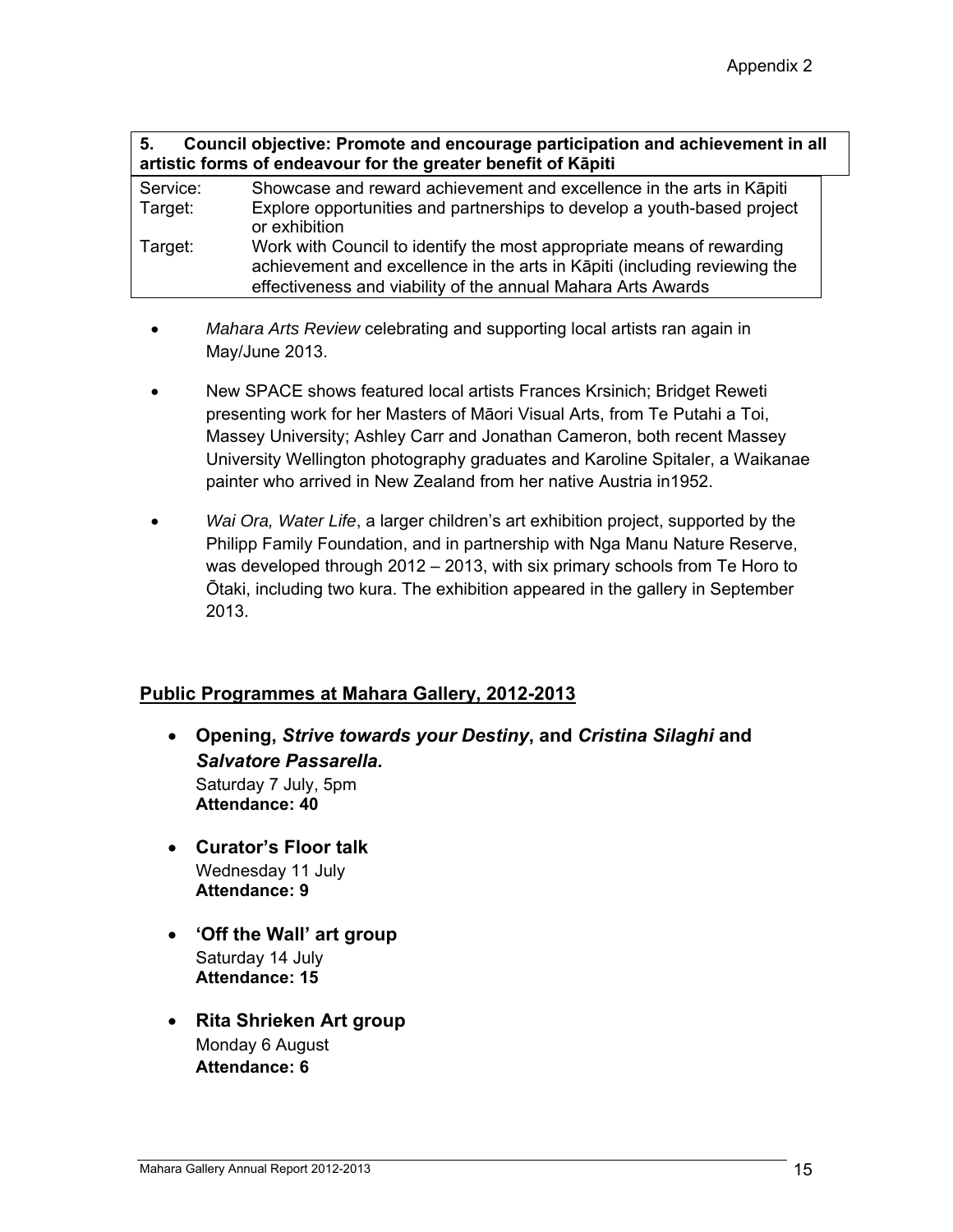**Mahara Life Drawing Group** Thursdays 7-9.30pm 19 July: **Attendance: 7**  26 July: **Attendance: 8** 2 August: **Attendance: 7** 7 August: **Attendance: 6** 16 August: **Attendance: 7**

 **Opening :** *Toi Tu, Toi Matanui, Toi Te Kupu* **and Greg Chaston in New SPACE** Friday 24 August 2012

**Attendance: 125** 

- **Te Wananga o Aotearoa Raranga course (Palmerston North)** Saturday 25 August 2012 **Attendance: 14**
- **Friends of Mahara event**  Sunday 26 August 12, noon **Attendance: 40**
- **Weavers and carvers in gallery**  $11am - 2pm$ , Tuesday 28 August, **Attendance: 35** Wednesday 29 August, **Attendance: 35** Thursday 30 August, **Attendance: 35**
- **Waikanae Primary School Visit** Wednesday 29 August **Attendance: 22**
- **Paekakariki Playcentre visit** 4 September: **Attendance: 22**
- *Naked Light* **Floor talk**, October 24, 2012, 11am **Attendance: 6**
- **Kapanui School visit** 26 October, 2012, 11am **Attendance: 7**
- **NZ Foundation for the Blind (start of charity walk)**  3 November, 2012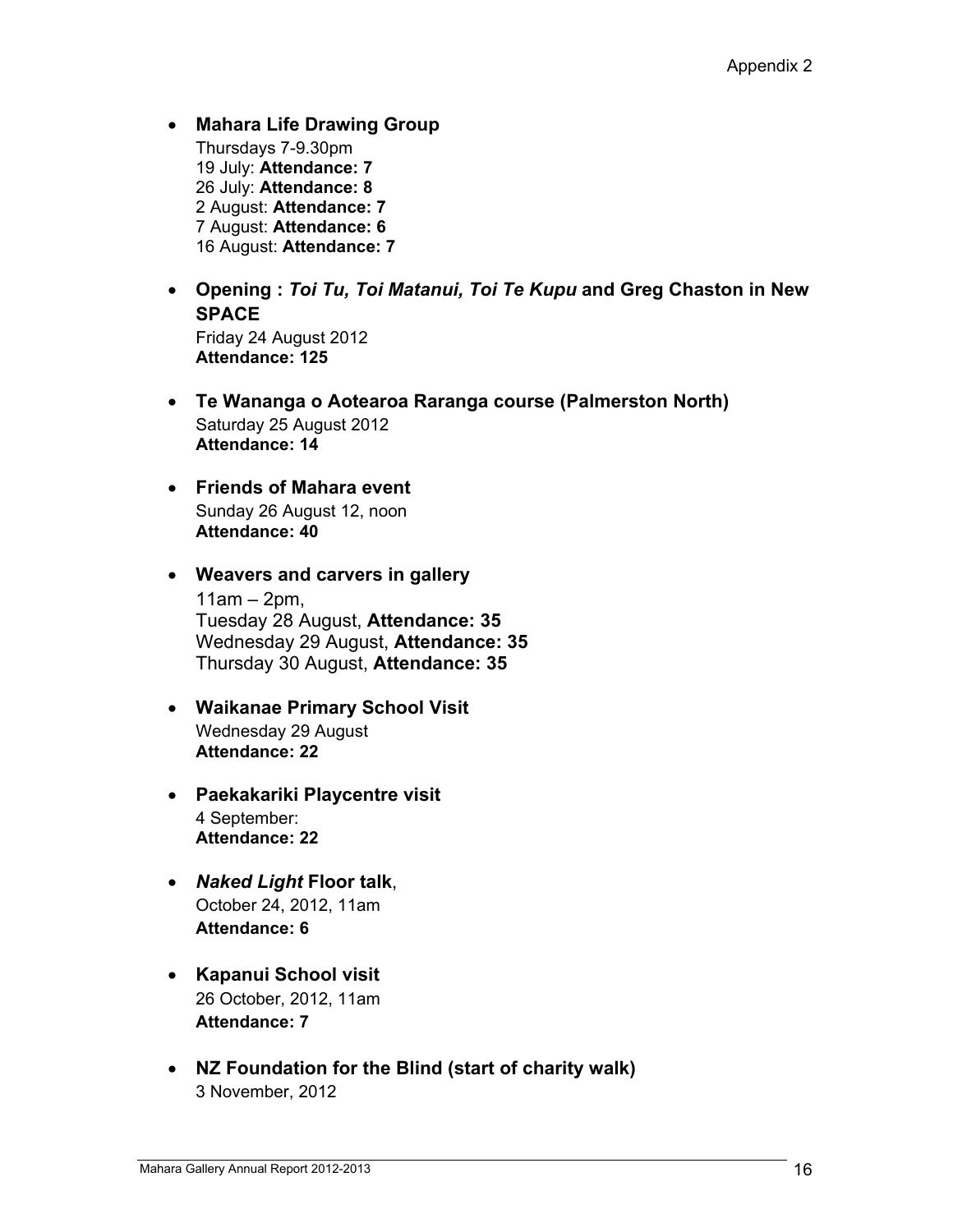## **Attendance: 10**

- **Kāpiti Arts Trail**  3 & 4 November, 2012 **Attendance: 329**
- **Special event: Professor Geoffrey Batchen and Paul McNamara in conversation,** *Naked Light* **exhibition**  Sunday 25 November, 2012 **Attendance: 49**
- **Brenda Liddiard & Mark Laurent, Live music @ Mahara**  Sunday 2 December, 2012 **Attendance: 8**
- *Don Driver* **&** *Natural World* **openings**  Saturday 9 December, 2012 **Attendance: 67**
- **Anna Bailey Puppet show** *Evaline the Portrait Painter* Saturday 15 December, 2012 **Attendance: 35**
- **Anna Bailey Puppet show** *Pasta Arrabiata: A cooking show with strings attached*  Saturday 5 January, 2013 **Attendance: 75**
- **Anna Bailey Puppet show** *The Mermaids Song* Friday 11 January 2013 **Attendance: 94**
- **Ephemeral Art Workshop with Lisa Terreni**  Friday 25 January **Attendance: 66**
- **Special Event: Courtney Johnston, Megan Dunn & Hamish McKay in conversation with the Don Driver exhibition**  Sunday 27 January **Attendance: 22**
- *Opening of Towards the Precipice: Propaganda Posters collected by WB Sutch, Road of Local Significance /* **Ashley Carr***: A Road of Local*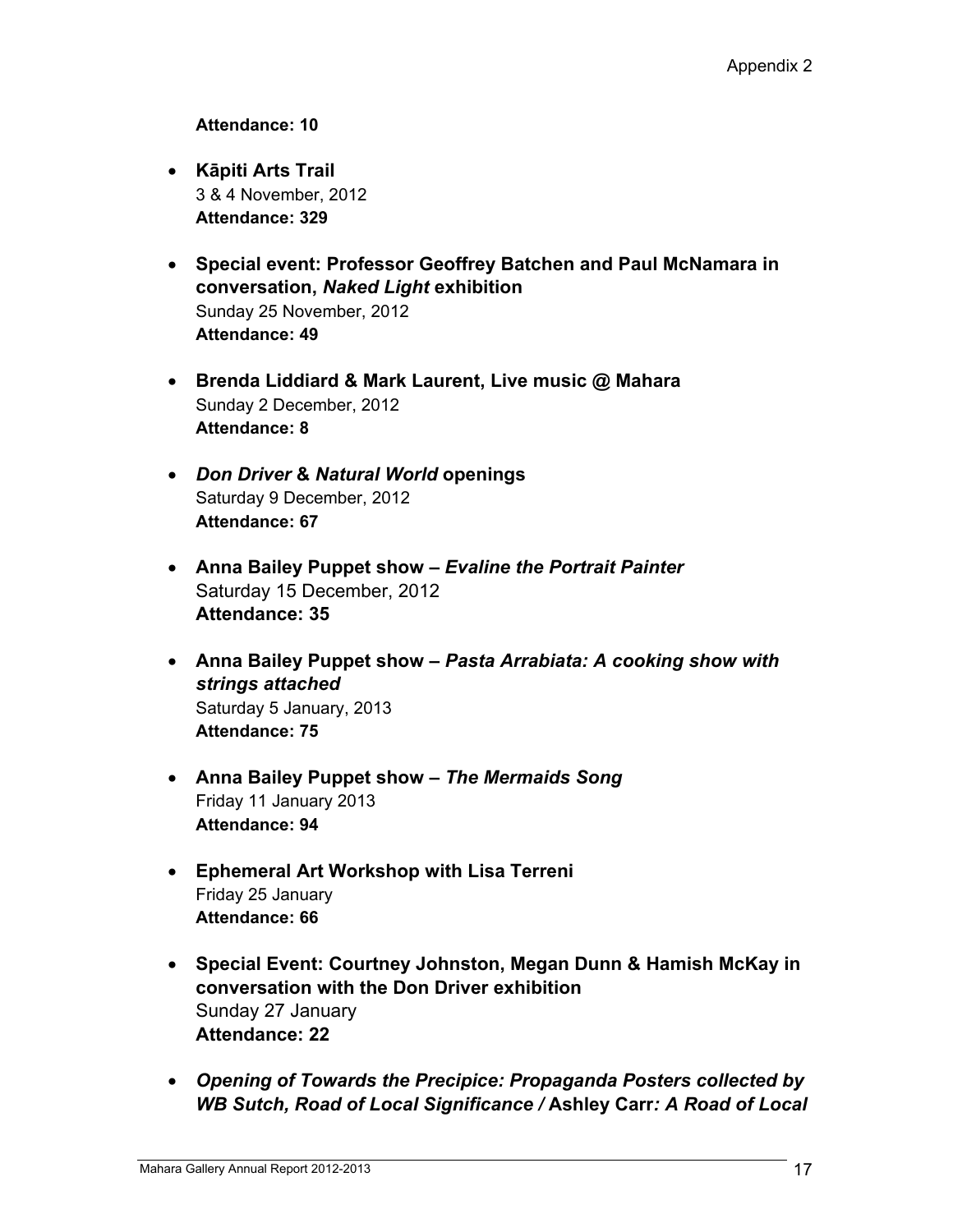*Significance /* **and A film by Midnight Collective***, A Short History of New Zealand: The Death of a Coastal Wetland* Saturday 2 February, 2013 **Attendance: 83** 

## *Friday Lunchtime Forums for Propaganda Posters exhibition*

- **Forum 1: Art, Community & Activism, Friday 15 February, 12-1pm.**  'Diane Prince, Artist, teacher, activist; Barry Thomas, Artist, community arts activist and Vanessa Crowe, Artist, teacher. **Attendance: 43**
- **Forum 2: Health & Wellbeing, Friday 22 February**

Moderator: Ann Chapman, Mahara Gallery Board. Panelists include Sara Van Der Put, documentary-maker; Sose Annandale, Principal of Russell School; Carole Sweney, Kāpiti branch secretary, President of the Voluntary Euthanasia Society of New Zealand; Martin Sloman, Counsellor, Whirlwind. **Attendance: 44** 

## **Forum 3: Age Matters, Friday 1 March**

Moderator: Sunny Amey, educationalist and theatre director. Panelists include Jill Stansfield, President of Kāpiti's Older Person's Council; Chase Fox, Kāpiti Youth Council; Dr. Paul Callister, Social and economic researcher; Dr. Judith Davey, Researcher and writer on Ageing, Senior Associate of the Institute for Governance and Policy Studies, VUW and Gabrielle Rikihana, Ngāti Raukawa, educationalist.

**Attendance: 50**

## **Forum 4: Education for Life, Friday 8 March**

Moderator: Queenie Rikihana-Hyland, Ati Awa ki Waikanae, Raukawa ki te Tonga, Ngāti Toa Rangatira. Panelists include a Puhiwahine Tibble, Te Wānanga o Raukawa, Ōtaki; Silvia Zuur, Co-founder of Chalkle; Jennette Newport, President of U3A Kāpiti and Renée, Feminist writer and playwright. **Attendance: 53** 

## **Forum 5: Making a Sustainable Kāpiti, Friday 15 March**

Moderator: Dan Ormond, Ideasshop. Panelists include Dr Mike Joy, Lecturer in Environmental Science and Ecology, Massey University; Hugh Tennent, Tennent + Brown Architects and Sophie Jerram, Co-curator 'Letting Space'. **Attendance: 63**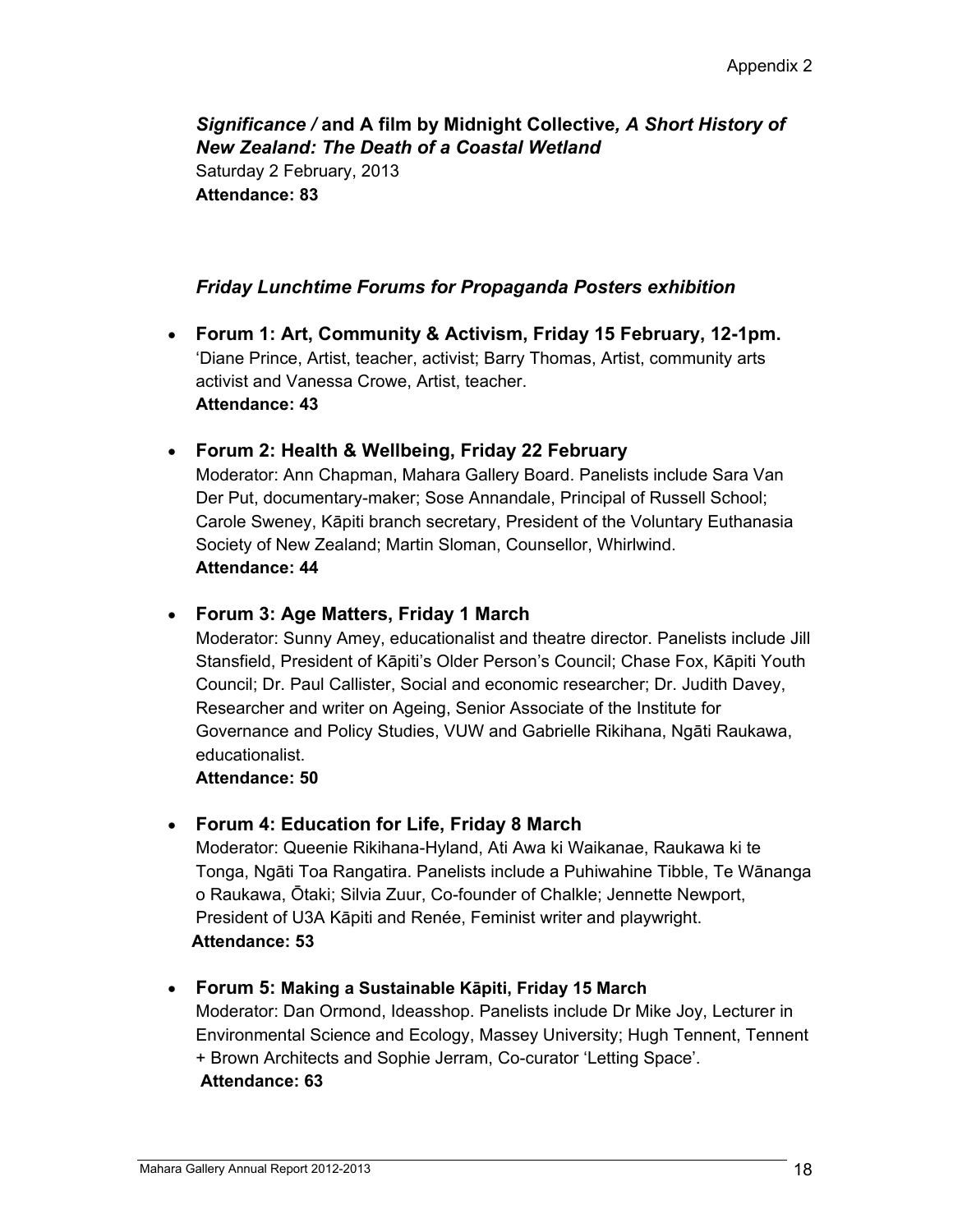## **Forum 6. Travelling the Coast, Friday 22 March**

Moderator: Jan Nimmo, Co-ordinator, Friends of Mahara. Panelists include Ani Parata, Te Ati Awa ki Waikanae; Bianca Begovich, Sustainability Adviser, Save Kāpiti; Dr Phil Battley, Avian ecologist, Massey University; Anthony Dreaver, Writer, local historian, chair of Paekakariki Station Museum Trust and Derek Schulz, Conservationist and writer **Attendance: 43** 

- **Friends Event, Margaret Taylor**  Sunday 17 March 4pm **Attendance: 45**
- **Whitireia Polytechnic 1st year Design students**  Thursday 7 March 1pm **Attendance: 11**
- **Mahara Life Drawing Group**  From 14 Feb to 21 March. **Attendance: 48**
- **Easter Fair Day**  30 March, 9am-1pm **Attendance: 95**
- **Opening Sally Griffin, Karoline Spitaler and Jonathan Cameron**  Saturday 30 March, 5pm **Attendance: 47**
- **Sally Griffin Floor Talk**  3 April, 11am **Attendance: 20**
- **Life Drawing Group**  4 April, 7pm **Attendance: 10**
- **Life Drawing Group**  11 April, 7pm **Attendance: 9**
- **Mahara ARTS Review 2013 Opening**  11 May, 5pm **Attendance: 232**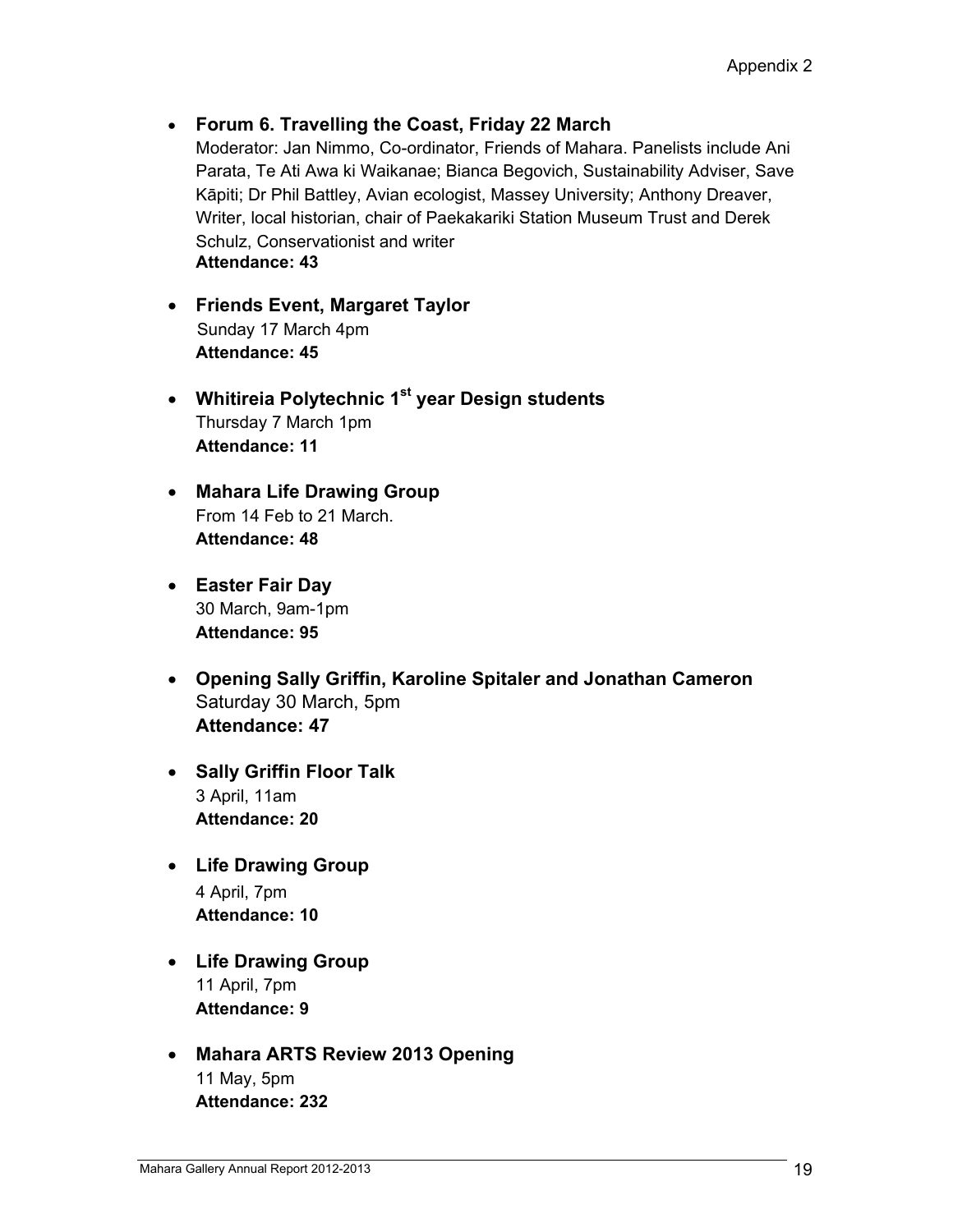- **Frances Hodgkins Floor talk (Janet Bayly)**  15 May, 11am **Attendance: 20**
- **Palmerston North Art Group visit**  22 May, 10am **Attendance: 57**
- **Frances Hodgkins Floor talk (Peter Ireland)**  29 May, 11am **Attendance: 30**
- **Friends Event: Judy Turner 'Stories from my Oak Chest'**  16 June, 4pm **Attendance: 40**
- **Film Fundraiser 'Pictures of Susan'**  20 June, 5.15pm **Attendance: 35**
- **Mahara ARTS Review: People's Choice Awards**  22 June, 11am **Attendance: 35**
- **Otaki Primary School visit for** *Wai Ora/ Water Life*  Monday 24 June **Attendance: 46**
- **St Peter Chanel School visit for** *Wai Ora / Water Life* Wednesday 26 June **Attendance: 13**
- **Waikanae Primary School visit (six classes)**  Friday 28 June **Attendance: 184**

## **TOTAL ATTENDANCE FOR PUBLIC PROGRAMMES AT GALLERY: 2,536**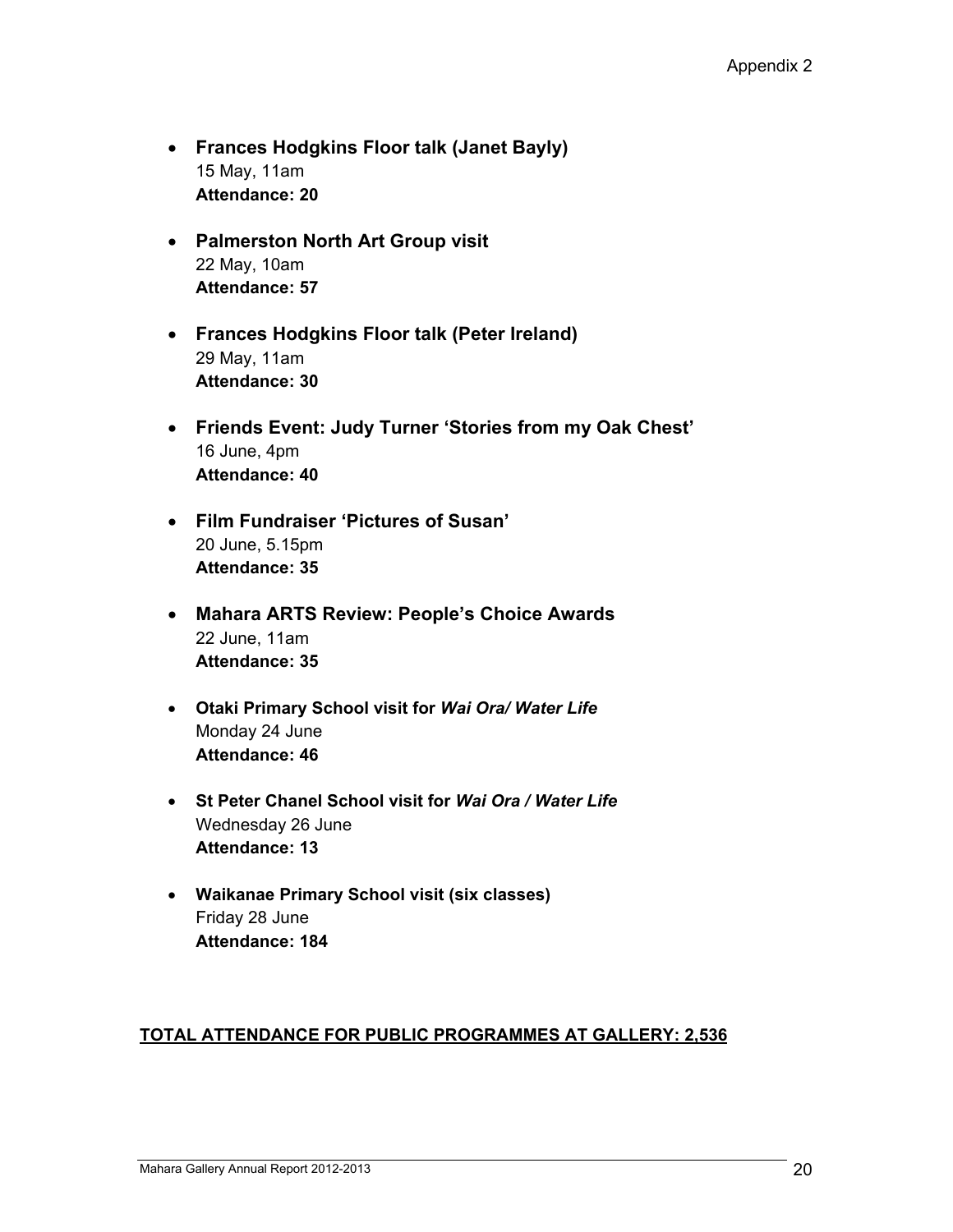## **A SELECTION OF COMMENTS FROM THE VISITORS BOOK:**

## **Toi Tu, Toi Matanui, Toi Te Kupu (24 August – 14 October)**

6/9 **Julie Burns**, Waikanae "Awe inspiring weaving".

12/9 **Eileen Kaveney**, Wainuiomata " Ataahua mahi, thank you"

10/10 **Pep Wanithertthanansan**, Thailand " Awesome"

22/9 **Rhonda Waters Pahiatua** "Ka pai tono wahine toa, Inspirational! "

## **Don Driver & The Natural world (9 December – 27 January)**

19 /01 **Maggie Mouat,** "What fun. As vibrant and exciting as expected, drove up especially"

22/ 01 **Graeme Peebles** (Don Peebles brother) "Fantastic first visit to fantastic gallerywe'll be back "

13/01 **Helen Wilson**, Wollongong NSW "What a great gallery."

15/01 **Pauline and Keith Iredale**, Cumbria, Lake District, UK "Very nice"

## **Ashley Carr / Propaganda Posters from the W.B. Sutch Collection / Midnight Collective (3 February – 24 March)**

3/3 **Bruce and Joan Archibald,** Halifax, N.S. Canada. 'Fascinating!'

16/2 **Ray Abbott,** Palmerston North 'A worthwhile visit! Great exhibition. Pleased to discover this gallery'.

**Helen McDonald,** Melbourne, 'Great gallery. Great posters'.

6/3 **Fey Valiant**, Wellington " Loved the community connection happening here, creative and inspiring."

6/2 **Betty Bill & Coral,** Australia " Interesting and fascinating".

9/2 **Nick**, Wellington "amazing collection '.

20/3 **Jan Lambert**, Waikanae, "Will bring back my daughter, Love it!"

## **Mahara Arts Review & Frances Hodgkins & the Field Collection (11 May- 30 June)**

17/5 **Wendy and Ray Harvey**, Levin "Very good, love those irises ".

4/6 **Penny Askin**, Singapore "Very enjoyable, excellent".

6/ 7 **Gabrielle Watcher**, Palmerston North, "Wonderful celebration of 2 lives".

28/7 **B. Beckett, Waikanae** "A truly wonderful collection".